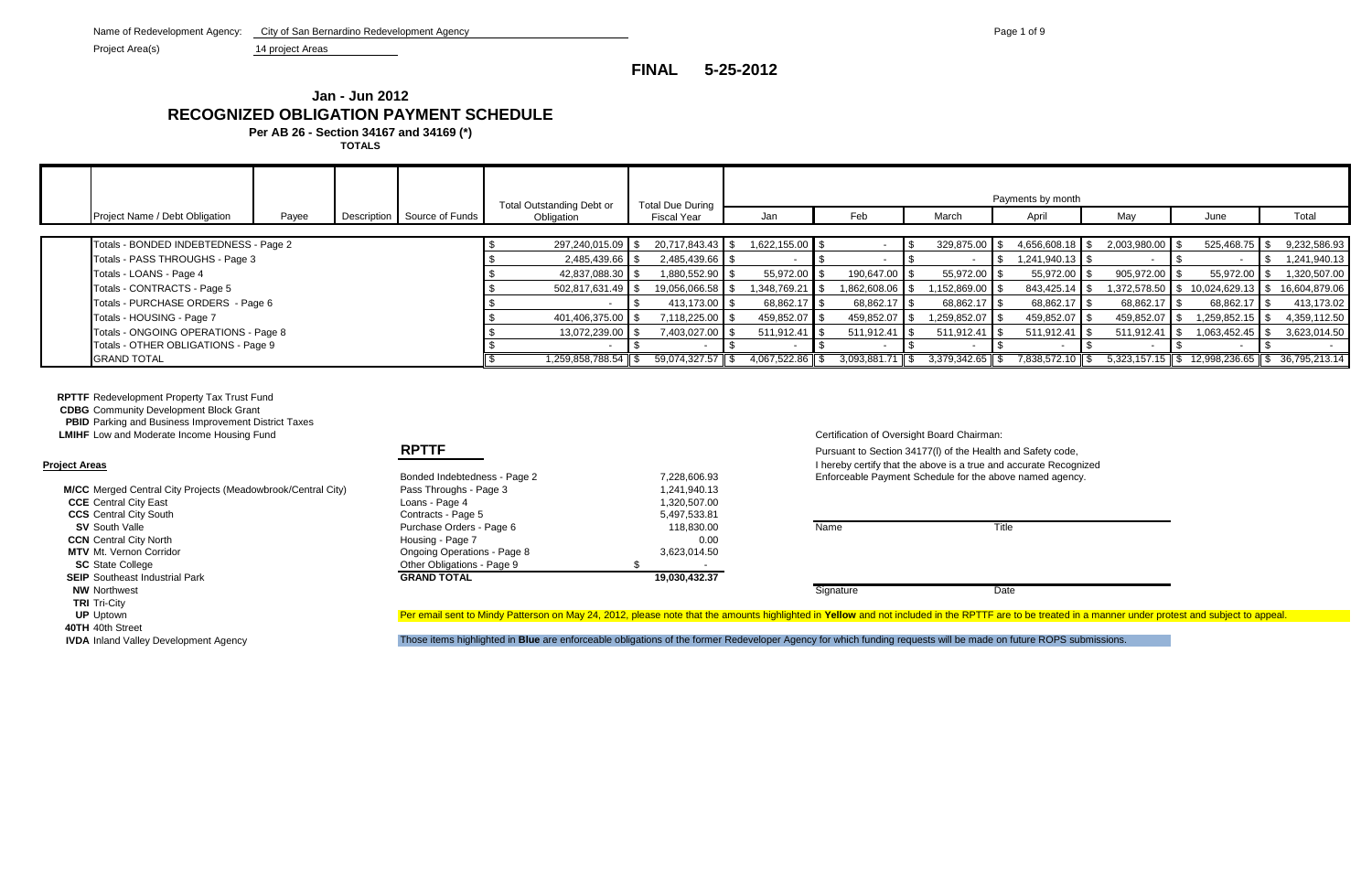Name of Redevelopment Agency: City of San Bernardino Redevelopment Agency **Page 2 of 9** Page 2 of 9

Project Area(s) 14 project Areas

**PBID** Parking and Business Improvement District Taxes **LMIHF** Low and Moderate Income Housing Fund

|                | CDC/Contract                  |            | Project                         |                                            |                                 |                                                                                                                  |                 | <b>Total Outstanding Debt or</b> | <b>Total Due During</b>                            |            |     |                                                          | Payments by month |              |               |                                  |
|----------------|-------------------------------|------------|---------------------------------|--------------------------------------------|---------------------------------|------------------------------------------------------------------------------------------------------------------|-----------------|----------------------------------|----------------------------------------------------|------------|-----|----------------------------------------------------------|-------------------|--------------|---------------|----------------------------------|
|                | Number                        | Date       | Area                            | Project Name / Debt Obligation             | Pavee                           | Description                                                                                                      | Source of Funds | Obligation                       | <b>Fiscal Year</b>                                 | Jan        | Feb | March                                                    | April             | Mav          | June          | Total                            |
|                |                               |            |                                 | <b>BONDED INDEBTEDNESS</b>                 |                                 |                                                                                                                  |                 |                                  |                                                    |            |     |                                                          |                   |              |               |                                  |
|                | 5445                          | 6/19/1995  |                                 | IVDA 1995H Highland Lutheran Hsing US Bank |                                 | Bonds for Senior Housing Complex                                                                                 | <b>RPTTF</b>    | 2.066.431.25                     | 199.068.75                                         | 48.418.75  |     |                                                          |                   |              |               | 48.418.75                        |
| $\overline{2}$ | 5444                          | 6/19/1995  |                                 | MTV 1995R Casa Ramona                      | <b>US Bank</b>                  | Bonds for Ramona Senior Complex                                                                                  | <b>RPTTF</b>    | 1.842.137.50                     | 134.971.88                                         | 44.100.00  |     |                                                          |                   |              |               | 44.100.00                        |
|                | 5500, 96-366, J-              | 12/2/1996  |                                 | M/CC 1996COP                               | US Bank                         | Bonds issued to rehab/update City Hall                                                                           | <b>RPTTF</b>    | 11.056.785.00                    | 1.006.615.00                                       | 763.257.50 |     |                                                          |                   |              |               | 763.257.50                       |
|                | 5513, 97-214,<br>$J-42$       | 7/14/1997  |                                 | M/CC 1997A Bond                            | US Bank                         | Pub Fac Lease Revenue Refunding Bonds                                                                            | <b>RPTTF</b>    | 1,843,875.00                     | 923,125.00                                         |            |     | 43,875.00                                                |                   |              |               | 43,875.00<br><b>¢</b>            |
|                | 5538                          | 3/2/1998   |                                 | <b>M/CC 1998A TAB</b>                      | US Bank                         | Bonds for Central City Projects                                                                                  | <b>RPTTF</b>    | 12.809.602.50                    | 1.434.567.50                                       | 279.737.50 |     |                                                          |                   |              |               | 279,737.50                       |
|                | 5538                          | 3/2/1998   |                                 | M/CC 1998B TAB                             | <b>US Bank</b>                  | Bonds for Central City Projects                                                                                  | <b>RPTTF</b>    | 6.563.973.75                     | 661.238.75                                         | 148.016.25 |     |                                                          |                   |              |               | 148.016.25                       |
|                | CDC/1999-3<br>1999-30, J-45   | 2/15/1999  |                                 |                                            |                                 |                                                                                                                  |                 |                                  |                                                    |            |     |                                                          |                   |              |               |                                  |
|                | CDC/1999-21                   |            |                                 |                                            |                                 |                                                                                                                  |                 |                                  |                                                    |            |     |                                                          |                   |              |               |                                  |
|                | 1999-157. J-41<br>CDC/2002-13 |            | 6/21/1999 SV, M/CC, CCN 1999COP |                                            | US Bank                         | Bonds for South Valle, Bldg 201, PD HQ                                                                           | <b>RPTTF</b>    | 14.538.200.00                    | 1.126.850.00                                       |            |     | 286.000.00                                               |                   |              |               | 286.000.00<br>$\hat{\mathbf{S}}$ |
|                | 2002-81, J-51                 | 3/4/2002   |                                 | <b>MTV 2002A TAB</b>                       | <b>US Bank</b>                  | Bonds for Mt Vernon projects                                                                                     | <b>RPTTF</b>    | 5,436,667.50                     | 261,656.25                                         |            |     |                                                          |                   |              | 92,343.75 \$  | 92,343.75                        |
|                | CDC/2001-53                   |            | SC,CCN, SEIP,<br>NW, TRI, UP,   |                                            |                                 |                                                                                                                  |                 |                                  |                                                    |            |     |                                                          |                   |              |               |                                  |
|                | 2001-355. J-49                | 11/19/2001 |                                 | <b>SV 2002 TAB</b>                         | US Bank                         | Bonds for SC, CCN, SEIP, NW, TRI, UP, and SV                                                                     | <b>RPTTF</b>    | 34.190.342.00                    | 2.523.056.00                                       |            |     |                                                          | 1.824.028.00      |              |               | \$1.824.028.00                   |
|                | CDC/2001-54                   |            | SC, CCN, SEIP,                  |                                            |                                 |                                                                                                                  |                 |                                  |                                                    |            |     |                                                          |                   |              |               |                                  |
|                | 2001-356                      |            | NW. TRI. UP.                    |                                            |                                 | Forward Purchase - Bonds for SC, CCN, SEIP, NW, TRI.                                                             |                 |                                  |                                                    |            |     |                                                          |                   |              |               |                                  |
|                | $J-30$                        | 11/19/2001 |                                 | <b>SV 2005A TAB</b>                        | US Bank                         | UP, and SV                                                                                                       | <b>RPTTF</b>    | 60.594.835.90                    | 5.021.088.30                                       |            |     |                                                          | 1.225.447.63      |              |               | \$1.225.447.63                   |
|                | CDC/2001-54<br>2001-356       |            | SC, CCN, SEIP,<br>NW, TRI, UP,  |                                            |                                 | Forward Purchase - Bonds for SC, CCN, SEIP, NW, TRI.                                                             |                 |                                  |                                                    |            |     |                                                          |                   |              |               |                                  |
| - 11 I         | $J-30$                        | 11/19/2001 |                                 | <b>SV 2005B TAB</b>                        | US Bank                         | UP, and SV                                                                                                       | <b>RPTTF</b>    | 22,643,750.94                    | 1,912,546.00                                       |            |     |                                                          | 460.207.55        |              |               | $\mathbb{S}$<br>460,207.55       |
|                | CDC/2006-8                    |            |                                 |                                            |                                 | Downtown 5th & G Area - Bonds for Low and                                                                        |                 |                                  |                                                    |            |     |                                                          |                   |              |               |                                  |
|                | 2006-85, J-52                 | 3/20/2006  |                                 | <b>CCN 2006LM</b>                          | US Bank                         | Moderate Inomce Housing projects                                                                                 | LMIHF           | 33,613,926.25                    | 2,692,960.00                                       |            |     |                                                          |                   | 2,003,980.00 |               | \$2,003,980.00                   |
|                | By Virtue o                   |            |                                 |                                            |                                 | Downtown 5th & G Street area, repayment to low-mod fund,<br>successor agencies's obligation to repay the Low and |                 |                                  |                                                    |            |     |                                                          |                   |              |               |                                  |
| 13             | Item12                        | 3/20/2006  |                                 | CCN 2006 LM Bond Issue                     | <b>Housing Fund</b>             | Moderate Income Housing Fund                                                                                     | <b>RPTTF</b>    | 25.678.000.00                    |                                                    |            |     |                                                          |                   |              |               |                                  |
|                | CDC/2010-63<br>2010-386       |            | CCN, M/CC,                      |                                            |                                 |                                                                                                                  |                 |                                  |                                                    |            |     |                                                          |                   |              |               |                                  |
| 14             |                               | 12/6/2010  |                                 | NW 2010A Recovery Zone                     | US Bank                         | Bonds for Recovery Zone                                                                                          | <b>RPTTF</b>    | 13.610.387.50                    | 717.450.00                                         |            |     |                                                          | 443.725.00        |              |               | 443.725.00                       |
|                | CDC/2010-63                   |            |                                 |                                            |                                 |                                                                                                                  |                 |                                  |                                                    |            |     |                                                          |                   |              |               |                                  |
|                | 15 2010-386. J-56             | 12/6/2010  |                                 | <b>NW 2010B TAB</b>                        | US Bank                         | Bonds for Northwest projects                                                                                     | <b>RPTTF</b>    | 8.628.600.00                     | 370.150.00                                         |            |     |                                                          | 270.075.00        |              |               | 270.075.00<br>$\mathbf{\$}$      |
|                |                               |            | SC, UP, CCN,                    |                                            |                                 | Loan Agreement for (1) sbx (2) courthouse sewer line                                                             |                 |                                  |                                                    |            |     |                                                          |                   |              |               |                                  |
|                |                               |            | M/CC, CCE.                      |                                            |                                 | relocation (3) solar project (4) La Placita (5) I-                                                               |                 |                                  |                                                    |            |     |                                                          |                   |              |               |                                  |
|                | CDC/2009-61                   |            | CCE, CCS.                       | 10/5/2009 CCS, SEIP, TRICMB \$15,000,000   | <b>CMB Infrastructure Group</b> | 215/University Interchange project                                                                               | <b>RPTTF</b>    | 19.450.000.00                    | 787.500.00                                         | 196.875.00 |     |                                                          | 196.875.00        |              | 196.875.00 \$ | 590.625.00                       |
|                | CDC/2011-10                   | 3/3/2011   |                                 | CCN, M/CC CMB \$10,000,000                 | <b>CMB Infrastructure Group</b> | Loan Agreement for Projects Under Funding Agreement                                                              | <b>RPTTF</b>    | 12,887,500.00                    | 525.000.00                                         | 131,250.00 |     |                                                          | 131,250.00        |              | 131,250.00 \$ | 393,750.00                       |
|                | CDC/2010-53                   |            |                                 |                                            |                                 | Loan Agreement for public infrastructure located along "E"                                                       |                 |                                  |                                                    |            |     |                                                          |                   |              |               |                                  |
| 18             | 2010-331                      | 9/20/2010  |                                 | IVDA CMB \$8,000,000                       | <b>CMB Infrastructure Group</b> | <b>Street and Inland Center Drive</b>                                                                            | <b>RPTTF</b>    | 9.785.000.00                     | 420.000.00                                         | 10.500.00  |     |                                                          | 105.000.00        |              | 105,000.00 \$ | 315,000.00                       |
|                |                               |            |                                 | <b>TOTAL BONDED INDEBTEDNESS</b>           |                                 |                                                                                                                  |                 |                                  | 297,240,015.09 \$ 20,717,843.43 \$ 1,622,155.00 \$ |            |     | $-$ \\$ 329,875.00 \\$ 4,656,608.18 \\$ 2,003,980.00 \\$ |                   |              |               | 525.468.75 \ \$ 9.232.586.93     |
|                |                               |            |                                 |                                            |                                 |                                                                                                                  |                 |                                  |                                                    |            |     |                                                          |                   |              |               |                                  |

**RPTTF** Redevelopment Property Tax Trust Fund \$ 7,228,606.93

**CDBG** Community Development Block Grant **RPTTF**

**Project Areas**

**M/CC** Merged Central City Projects (Meadowbrook/Central City)

- **CCE** Central City East
- **CCS** Central City South

**SV** South Valle

**CCN** Central City North

**MTV** Mt. Vernon Corridor

**SC** State College

**SEIP** Southeast Industrial Park

**NW** Northwest

**TRI** Tri-City

**UP** Uptown **40TH** 40th Street

**IVDA** Inland Valley Development Agency

## **FINAL 5-25-2012**

**BONDED INDEBTEDNESS**

# **RECOGNIZED OBLIGATION PAYMENT SCHEDULE**

**Per AB 26 - Section 34167 and 34169 (\*)**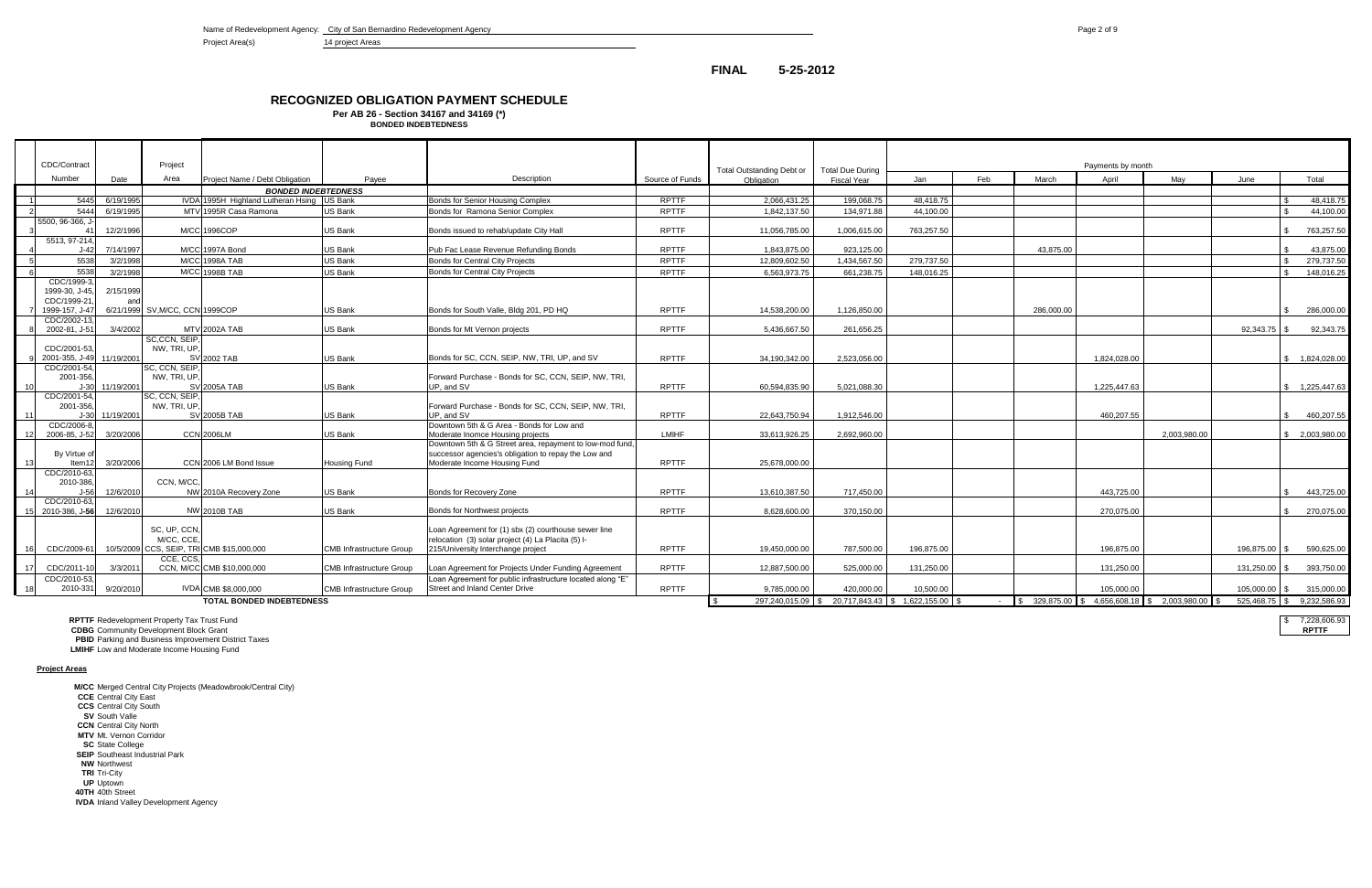Name of Redevelopment Agency: City of San Bernardino Redevelopment Agency **Page 3 of 9** Page 3 of 9

Project Area(s) 14 project Areas

# **RECOGNIZED OBLIGATION PAYMENT SCHEDULE**

| CDC/Contract |      | Project |                                     |                        |                                                |              | <b>Total Outstanding</b>           | <b>Total Due During</b> |     |     |       | Payments by month |     |      |                |
|--------------|------|---------|-------------------------------------|------------------------|------------------------------------------------|--------------|------------------------------------|-------------------------|-----|-----|-------|-------------------|-----|------|----------------|
| Number       | Date |         | Area Project Name / Debt Obligation | Payee                  | Description                                    |              | Source of Funds Debt or Obligation | <b>Fiscal Year</b>      | Jan | Feb | March | April             | May | June | Total          |
|              |      |         | <b>PASS THROUGHS/COUNTY</b>         |                        |                                                |              |                                    |                         |     |     |       |                   |     |      |                |
|              |      |         |                                     |                        | Pass through payments to other taxing entities |              |                                    |                         |     |     |       |                   |     |      |                |
|              |      |         | Pass throughs                       | <b>Taxing Agencies</b> | /See Attachment 1                              | <b>RPTTF</b> | 2,485,439.66                       | 2,485,439.66            |     |     |       | 1,241,940.13      |     |      | \$1,241,940.13 |
|              |      |         | <b>TOTAL PASS THROUGHS</b>          |                        |                                                |              | 2,485,439.66 \$                    | 2,485,439.66 \$         |     |     |       | 1,241,940.13 \$   |     |      | \$1,241,940.13 |
|              |      |         |                                     |                        |                                                |              |                                    |                         |     |     |       |                   |     |      |                |

**RPTTF** Redevelopment Property Tax Trust Fund \$ 1,241,940.13

**CDBG** Community Development Block Grant **RPTTF**

**Per AB 26 - Section 34167 and 34169 (\*) PASS THROUGHS**

**PBID** Parking and Business Improvement District Taxes

**LMIHF** Low and Moderate Income Housing Fund

**Project Areas**

**M/CC** Merged Central City Projects (Meadowbrook/Central City)

**CCE** Central City East

**CCS** Central City South

**SV** South Valle

**CCN** Central City North

**MTV** Mt. Vernon Corridor **SC** State College

**SEIP** Southeast Industrial Park

**NW** Northwest

**TRI** Tri-City

**UP** Uptown

**40TH** 40th Street

**IVDA** Inland Valley Development Agency

| 1.241.940.13<br>э |
|-------------------|
| .                 |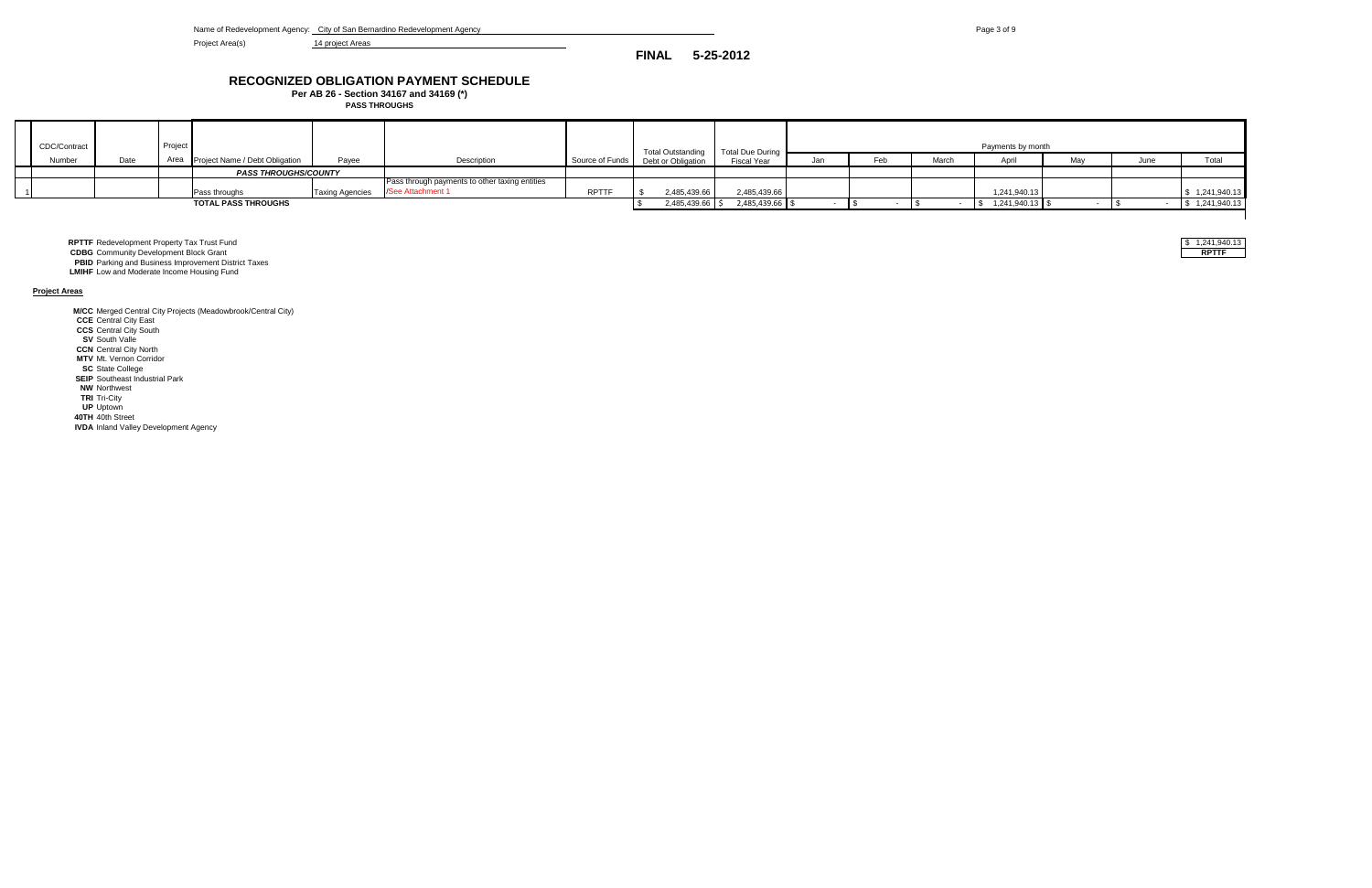Name of Redevelopment Agency: City of San Bernardino Redevelopment Agency **Page 4 of 9** Page 4 of 9

Project Area(s) 14 project Areas

| CDC/Contract                   |           | Project |                                     |                               |                                                |                 | Total Outstanding Debt or | <b>Total Due During</b> |              |               |              | Payments by month |               |              |              |
|--------------------------------|-----------|---------|-------------------------------------|-------------------------------|------------------------------------------------|-----------------|---------------------------|-------------------------|--------------|---------------|--------------|-------------------|---------------|--------------|--------------|
| Number                         | Date      |         | Area Project Name / Debt Obligation | Payee                         | Description                                    | Source of Funds | Obligation                | Fiscal Year             |              |               | March        |                   | Mav           | June         | Total        |
|                                |           |         | LOANS                               |                               |                                                |                 |                           |                         |              |               |              |                   |               |              |              |
| 5546                           | 6/15/1998 |         | <b>CCN</b> Cinema Section108        | Bank of NY                    | HUD Section 108 Loan, Cinema Project           | <b>RPTTF</b>    | 4,411,591.20              | 694,720.90              |              | 134,675.00    |              |                   |               |              | 134,675.00   |
| 2006-271<br><b>IDIS # 2010</b> | 7/24/2006 |         | IVDA Arden Guthrie Section 108      | Bank of NY                    | HUD Section 108 Loan, North Arden Guthrie      | <b>RPTTF</b>    | 10,325,497.10             |                         |              |               |              |                   |               |              |              |
| CDC/2007-6                     | 3/5/2007  |         | IVDA Arden Guthrie Loan             | <b>Housing Fund</b>           | conversion of properties to commercial         | <b>RPTTF</b>    | 11,000,000.00             |                         |              |               |              |                   |               |              |              |
| CDC/2010-25                    | 5/5/2010  |         | M/CC Carousel Mall Note             | Citizens Business Bank        | Loan Agreement, purchase of Carousel Note      | <b>RPTTF</b>    | 16,250,000.00             | 335.832.00              | 55.972.00    | 55,972.00     | 55,972.00    | 55,972.00         | 55,972.00     | 55,972.00 \$ | 335,832.00   |
| CDC/2010-28                    | 5/17/2010 |         | SEIP Auto Plaza Loan - Reader Board | <b>Citizens Business Bank</b> | \$850k Certificate of Deposit w/ Citizens Bank | <b>RPTTF</b>    | 850,000.00                | 850,000.00              |              |               |              |                   | 850,000.00    |              | 850,000.00   |
|                                |           |         | <b>TOTAL LOANS</b>                  |                               |                                                |                 | 42,837,088.30             | 1,880,552.90            | 55,972.00 \$ | 190,647.00 \$ | 55,972.00 \$ | 55,972.00 \$      | 905,972.00 \$ | 55,972.00 \$ | 1,320,507.00 |
|                                |           |         |                                     |                               |                                                |                 |                           |                         |              |               |              |                   |               |              |              |

**RPTTF** Redevelopment Property Tax Trust Fund

**CDBG** Community Development Block Grant  $\left| \begin{array}{c} \$ & 1,320,507.00 \end{array} \right|$ 

**PBID** Parking and Business Improvement District Taxes **RPTTF**

**LMIHF** Low and Moderate Income Housing Fund

**Project Areas**

**M/CC** Merged Central City Projects (Meadowbrook/Central City)

**CCE** Central City East

**CCS** Central City South

**SV** South Valle

**CCN** Central City North **MTV** Mt. Vernon Corridor

**SC** State College

**SEIP** Southeast Industrial Park

**NW** Northwest

**TRI** Tri-City

**UP** Uptown

**40TH** 40th Street

**IVDA** Inland Valley Development Agency

**FINAL 5-25-2012**

# **RECOGNIZED OBLIGATION PAYMENT SCHEDULE**

**Per AB 26 - Section 34167 and 34169 (\*) LOANS**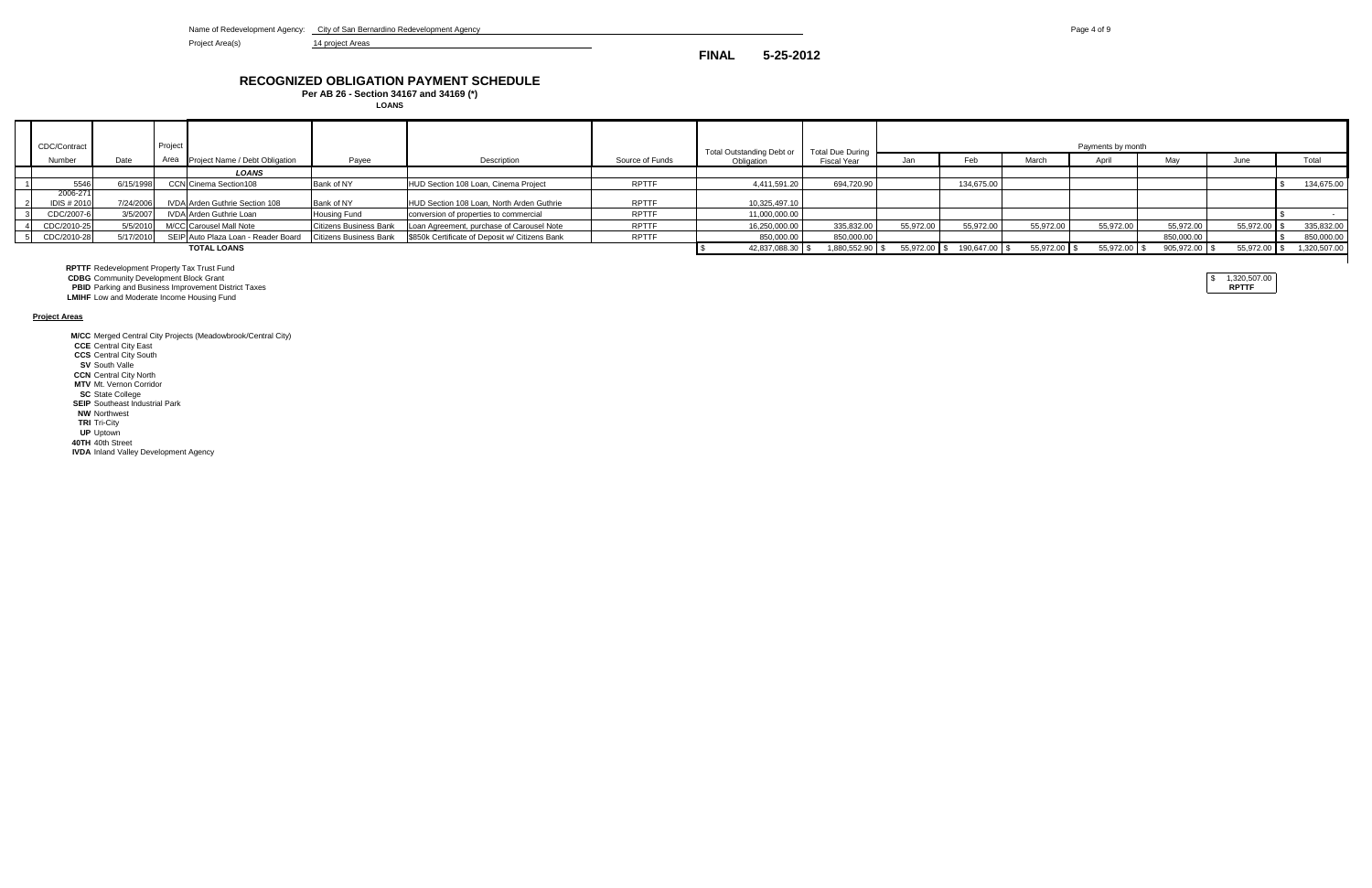# **RECOGNIZED OBLIGATION PAYMENT SCHEDULE Per AB 26 - Section 34167 and 34169 (\*) CONTRACTS/DDAs/OPAs**

|                      | CDC/Contract<br>Number | Date      | Project<br>Area | Project Name / Debt Obligation                             | Payee                                    | Description                                                                                                      | Source of Funds                   | Total Outstanding Debt or<br>Obligation | <b>Total Due During</b><br><b>Fiscal Year</b> | Jan       | Feb      | March     | Payments by month<br>April | May        | June         | Total              |
|----------------------|------------------------|-----------|-----------------|------------------------------------------------------------|------------------------------------------|------------------------------------------------------------------------------------------------------------------|-----------------------------------|-----------------------------------------|-----------------------------------------------|-----------|----------|-----------|----------------------------|------------|--------------|--------------------|
|                      |                        |           |                 | <b>SB EDC Projects</b>                                     |                                          |                                                                                                                  |                                   |                                         |                                               |           |          |           |                            |            |              |                    |
|                      | CDC/2011-              | 3/3/201   | All             | Capital Project Funding Agreement                          | SB EDC                                   |                                                                                                                  | RPTTF                             | 452,188,304.80                          |                                               |           |          |           |                            |            |              |                    |
|                      | SB EDC 800xx           | TBD       | M/CC & CCN      | Streetscape-4th St, Phase 1                                | <b>SB EDC</b>                            | Construction Implementation                                                                                      | Obligated Bond<br>Proceeds        | 2,500,000.00                            |                                               |           |          |           |                            |            |              |                    |
|                      |                        |           |                 |                                                            |                                          |                                                                                                                  | <b>Obligated Bond</b>             |                                         |                                               |           |          |           |                            |            |              |                    |
|                      | <b>SB EDC 80047</b>    | 12/8/2011 | M/CC & CCN      | Streetscape-4th St, Phase 1                                | AECOM                                    | Engineering-Intersection Bulb-outs                                                                               | Proceeds<br><b>Obligated Bond</b> | 11,000.00                               | 32,500.00                                     | 1,833.33  | 1,833.33 | 1,833.33  | 1,833.33                   | 1,833.33   | 1,833.35     | 11,000.00          |
|                      | <b>SB EDC 80042</b>    | 11/30/201 | M/CC & CCN      | Streetscape-4th St, Phase 1                                | KOA, Inc.                                | <b>Traffic Study</b>                                                                                             | Proceeds                          | 14,366.00                               | 14,366.00                                     |           |          | 3,125.00  | 3,125.00                   | 3,125.00   | 3,125.00     | 12,500.00          |
|                      |                        |           |                 |                                                            |                                          |                                                                                                                  |                                   |                                         |                                               |           |          |           |                            |            |              |                    |
|                      | SB EDC 80005           | 9/9/201   | M/CC            | SdX Bus Transfer Center                                    | Andy Gump                                | Temporary Portable Restroom rental                                                                               | <b>RPTFF</b>                      | 50,000,00                               | 29.480.35                                     | 2.890.62  | 2.890.62 | 2.890.62  | 2,890.62                   | 2.890.62   | 2.890.62     | 17,343.72          |
|                      |                        |           |                 | heater Square Design and                                   |                                          |                                                                                                                  |                                   |                                         |                                               |           |          |           |                            |            |              |                    |
|                      | SB EDC 8007:           | 1/26/201  | <b>CCN</b>      | Construction<br>Theater Square Design and                  | /anir Construction Management, Inc.      | Construction Management Services for Theater Square                                                              | <b>CMB Bond Proceeds</b>          | 84,497.61                               | 84,497.61                                     |           |          | 21,124.61 | 21,124.33                  | 21,124.33  | 21,124.34    | 84,497.61          |
|                      | SB EDC 80030           | 10/18/201 | CCN             | Construction                                               | udwig Engineering                        | Preparation of Condo Map & Final Map                                                                             | <b>CMB Bond Proceeds</b>          | 30,000.00                               | 30,000.00                                     | 16,989.25 |          | 1,257.00  |                            |            | 10,149.75    | 28,396.00          |
|                      | SB EDC 80070           | 1/26/201  | CCN             | Theater Square Design and<br>Construction                  | udwig Engineering Assoc.                 |                                                                                                                  | CMB Bond Proceeds                 | 50,210.00                               | 50,210.00                                     |           |          | 438.00    | 16,591.00                  | 16,591.00  | 16,590.00    | 50,210.00          |
|                      |                        |           |                 | Theater Square Design and                                  |                                          | Engineering design for infrastructure                                                                            |                                   |                                         |                                               |           |          |           |                            |            |              |                    |
|                      | <b>SB EDC 80058</b>    | 1/1/201   | CCN             | Construction<br>heater Square Design and                   | udwig Engineering Inc                    | Survey staking                                                                                                   | <b>CMB Bond Proceeds</b>          | 35,000.00                               | 35,000.00                                     |           |          | 7,282.76  |                            |            | 27,717.24    | 35,000.00          |
|                      | <b>SB EDC 80044</b>    | 12/1/201  | CCN             | Construction                                               | Knapp & Assoc                            | Structural analysis                                                                                              | <b>CMB Bond Proceeds</b>          | 6,000.00                                | 6,000.00                                      |           |          | 1,200.00  |                            | 1,200.00   | 100.00       | 2,500.00           |
|                      | SB EDC 8003            | 11/3/201  | CCN             | heater Square Design and<br>Construction                   | City of San Bernardino                   | Permit Fees                                                                                                      | <b>CMB Bond Proceeds</b>          | 5,000.00                                | 5,000.00                                      |           |          |           |                            |            | 5,000.00     | 5,000.00           |
|                      | SB EDC 80023           | 10/20/201 |                 |                                                            |                                          |                                                                                                                  |                                   |                                         |                                               |           |          |           |                            |            |              |                    |
|                      | Amend No.              | 1-26-201  | CCN             | Construction of Theater Square                             | Los Angeles Engineering                  | construction                                                                                                     |                                   | 2,833,097.80                            | 2,833,097.80                                  |           |          |           |                            |            | 2,833,097.80 | 2,833,097.80<br>£. |
|                      | Amend No. 2            | 4-5-201   |                 | Infrastructure                                             |                                          |                                                                                                                  | <b>CMB Bond Proceeds</b>          |                                         |                                               |           |          |           |                            |            |              |                    |
| $-1$ :               | SB EDC Lease           | 1/4/201   | CCN             | Regal Cinema                                               | Construction Entities                    | Tenant Improvements for cinema                                                                                   | <b>CMB Bond Proceeds</b>          | 4,643,000.00                            | 4,643,000.00                                  |           |          |           |                            |            | 4,643,000.00 | 4,643,000.00       |
|                      | SB EDC Lease           | 1/4/201   | CCN             | Regal Cinema                                               | Various                                  | andlord work per Sec. 3.08(e) of Lease                                                                           | CMB Bond Proceeds                 | 229,000.00                              | 150,000.00                                    |           |          |           |                            | 75,000.00  | 75,000.00    | 150,000.00         |
|                      |                        |           |                 | Construction of Theater Square                             |                                          |                                                                                                                  |                                   |                                         |                                               |           |          |           |                            |            |              |                    |
|                      | SB EDC 80057           | 1/12/201  | CCN             | Infrastructure                                             | City of San Bernardino                   | Regal TI Building Permit Fees                                                                                    | <b>CMB Bond Proceeds</b>          | 45,754.28                               | 45,754.28                                     | 45,754.28 |          |           |                            |            |              | 45,754.28          |
|                      |                        |           |                 | Theater Square                                             |                                          |                                                                                                                  |                                   |                                         |                                               |           |          |           |                            |            |              |                    |
|                      | SB EDC 80085           | 2/28/201  | CCN             |                                                            | Allison Mechanical, Inc.                 | HVAC repair                                                                                                      | <b>CMB Bond Proceeds</b>          | 50,000.00                               | 50,000.00                                     |           |          |           | 16,666,00                  | 16,666.00  | 16,668.00    | 50,000.00          |
|                      | <b>SB EDC 80060</b>    | 1/17/201  | CCN             | <b>Theater Square</b>                                      | Kiley Company                            | Summary Appraisal for CinemaStar 4 theater                                                                       | <b>CMB Bond Proceeds</b>          | 4,500.00                                | 4,500.00                                      |           |          | 4,500.00  |                            |            |              | 4,500.00           |
|                      |                        |           |                 |                                                            |                                          |                                                                                                                  |                                   |                                         |                                               |           |          |           |                            |            |              |                    |
|                      | SB EDC 80081           | 2/17/2012 | CCN             | <b>Theater Square</b>                                      | <b>SB Municipal Water Department</b>     | Theater Square water lines                                                                                       | <b>CMB Bond Proceeds</b>          | 20,990.00                               | 20,990.00                                     |           |          | 20,990.00 |                            |            |              | 20,990.00          |
|                      |                        |           |                 |                                                            |                                          |                                                                                                                  |                                   |                                         |                                               |           |          |           |                            |            |              |                    |
|                      | SB EDC 80082           | 2/17/201  | CCN             | <b>Theater Square</b>                                      | SB Municipal Water Department            | Theater Square water lines acquisition services                                                                  | <b>CMB Bond Proceeds</b>          | 47,250.00                               | 47,250.00                                     |           |          | 47,250.00 |                            |            |              | 47,250.00          |
|                      |                        |           |                 |                                                            |                                          |                                                                                                                  |                                   |                                         |                                               |           |          |           |                            |            |              |                    |
|                      | SB EDC 80073           | 1/24/201  | CCN             | <b>Theater Square</b>                                      | <b>BB Architects</b>                     | CinemaStar architectural services                                                                                | <b>CMB Bond Proceeds</b>          | 25,000.00                               | 25,000.00                                     | 7,478.75  |          |           |                            |            | 17,521.25    | 25,000.00          |
| 21                   | SB EDC 80059           | 1/13/2012 | CCN             | <b>Theater Square</b>                                      | erra Nova Planning & Research            | Regal Theater Project record review                                                                              | <b>CMB Bond Proceeds</b>          | 6,000.00                                | 6,000.00                                      | 6,000.00  |          |           |                            |            |              | 6,000.00           |
|                      |                        |           |                 |                                                            |                                          |                                                                                                                  |                                   |                                         |                                               |           |          |           |                            |            |              |                    |
|                      | <b>SE EDC 80086</b>    | 3/20/201  | CCN             | <b>Theater Square</b><br>Construction of Theater Square    | First American Fund Control, Inc.        | Fund Control Fee per Regal Fund Control Agreement                                                                | <b>CMB Bond Proceeds</b>          | 9,975.00                                | 9,975.00                                      |           |          |           | 9,975.00                   |            |              | 9,975.00           |
|                      | <b>SB EDC 80038</b>    | 11/22/201 | CCN             | Infrastructure                                             | <b>Bird Refrigeration Co</b>             | Relocation of ice machines                                                                                       | <b>CMB Bond Proceeds</b>          | 8,650.00                                | 8,650.00                                      | 838.06    |          |           |                            |            |              | 838.06             |
|                      |                        |           |                 |                                                            |                                          |                                                                                                                  |                                   |                                         |                                               |           |          |           |                            |            |              |                    |
|                      | SB EDC 800xx           | 4/5/201   | CCN             | HVAC System - Theater Square                               | Allison Mechanical Inc.                  | TS HVAC Replace/Controller/HVAC                                                                                  | <b>CMB Bond Proceeds</b>          | 357,000.00                              | 357,000.00                                    |           |          |           | 225,000.00                 | 132,000.00 |              | 357,000.00         |
| 25                   | SB EDC 800xx           | 4/5/2012  | <b>CCN</b>      | Theater Square - Roof                                      | nland Valley Roofing Inc.                | Roof repair - Theater Square                                                                                     | <b>CMB Bond Proceeds</b>          | 24,750.00                               | 24,750.00                                     |           |          |           |                            |            | 24,750.00    | 24,750.00          |
|                      |                        |           |                 |                                                            |                                          |                                                                                                                  |                                   |                                         |                                               |           |          |           |                            |            |              |                    |
|                      | SB EDC 800xx           | 4/5/201   | CCN             | Theater Square - Signage                                   | Quiel Brothers                           | Signage removal - Theater Square                                                                                 | <b>CMB Bond Proceeds</b>          | 1,200.00                                | 1,200.00                                      |           |          |           | 1,200.00                   |            |              | 1,200.00           |
|                      | SB EDC 800xx           | 4/6/201   | CCN             | Theater Square - Demo                                      | Specialized Environmental Inc.           | Demolition of auditorium for utility room                                                                        | <b>CMB Bond Proceeds</b>          | 43,640.00                               | 43,640.00                                     |           |          |           |                            | 21,820.00  | 21,820.00    | 43,640.00          |
|                      |                        |           |                 |                                                            |                                          |                                                                                                                  |                                   |                                         |                                               |           |          |           |                            |            |              |                    |
|                      | SB EDC 800xx           | 4/6/201   | CCN             | Theater Square - utility room<br>Theater Square Design and | <b>Vational Construction Maintenance</b> | Construction of utility room                                                                                     | <b>CMB Bond Proceeds</b>          | 32,000.00                               | 32,000.00                                     |           |          |           |                            |            | 32,000.00    | 32,000.00          |
|                      | SB EDC 80015           | 10/12/201 | CCN             | Construction                                               | <b>Iradco Environmental</b>              | Palm Tree removal and recycle                                                                                    | <b>CMB Bond Proceeds</b>          | 46,865.00                               | 46,865.00                                     |           |          |           |                            |            | 7,029.75     | 7,029.75           |
| 30                   | SB EDC 800xx           | TBD       | CCN             |                                                            | TBD                                      | Parking lot light repair                                                                                         | <b>CMB Bond Proceeds</b>          | 45,000.00                               | 45,000.00                                     |           |          |           |                            |            | 45,000.00    | 45,000.00<br>Ŝ.    |
|                      |                        |           |                 | Theater Sq Parking - West                                  |                                          |                                                                                                                  |                                   |                                         |                                               |           |          |           |                            |            |              |                    |
| $\mathbf{3}^{\circ}$ | SB EDC 80036           | 11/1/201  | CCN             | Cinema Property                                            | Design West Engr                         | Fire alarm and fire sprinkler design                                                                             | <b>CMB Bond Proceeds</b>          | 25,000.00                               | 25,000.00                                     |           |          |           |                            | 7,405.00   |              | 7,405.00           |
| $\mathbf{3}$         | <b>SB EDC 80075</b>    | 2/13/201  | CCN             | Cinema Property                                            | Ooyle Wheat                              | caretaker                                                                                                        | <b>CMB Bond Proceeds</b>          | 50,000.00                               | 50,000.00                                     |           |          | 3,840.00  | 15,386.00                  | 15,386.00  | 15,388.00    | 50,000.00          |
| 3 <sup>′</sup>       | <b>SB EDC 80084</b>    | 2/23/201  | CCN             | Cinema Property                                            | esign West Engr                          | meetings/revisions to fire alarm and sprinkler plans<br>construction coordination/inspection of payment requests | <b>CMB Bond Proceeds</b>          | 25,000.00                               | 25,000.00                                     |           |          |           | 8,333.00                   | 8,333.00   | 8,334.00     | 25,000.00          |
| - 34                 | SB EDC 80049           | 12/5/201  | CCN             | Cinema Property                                            | /anir Construction Management, Inc.      | with Regal                                                                                                       | CMB Bond Proceeds                 | 30,000.00                               | 30,000.00                                     |           |          |           |                            | 30,000.00  |              | 30,000.00          |
|                      | <b>SB EDC 80030</b>    | 10/18/201 | CCN             | Theater Sq - Condo Map                                     | udwig Engineering Inc                    | Condo Map Tr 18833                                                                                               | <b>CMB Bond Proceeds</b>          | 11,406.75                               | 11,406.75                                     |           |          |           |                            | 11,406.75  |              | 11,406.75          |
|                      |                        |           |                 |                                                            |                                          |                                                                                                                  |                                   |                                         |                                               |           |          |           |                            |            |              |                    |
| 36                   | SB EDC 800xx           | TBD       | CCN             | Theater Sq Parking - West                                  | A Engineering                            | Parking lot resurfacing                                                                                          | CMB Bond Proceeds                 | 50,000.00                               | 50,000.00                                     |           |          |           |                            |            | 50,000.00    | 50,000.00          |
|                      |                        |           |                 |                                                            |                                          |                                                                                                                  | <b>Obligated Bond</b>             |                                         |                                               |           |          |           |                            |            |              |                    |
| 37                   | SB EDC 800xx           | TBD       | <b>NW</b>       | Northwest Street Improvements                              | SB EDC                                   | Construction Implementation                                                                                      | Proceeds<br><b>Obligated Bond</b> | 2,700,000.00                            |                                               |           |          |           |                            |            |              |                    |
|                      | SB EDC 800xx           | TBD       | <b>NW</b>       | Northwest Improvements & Parks                             | SB EDC                                   | park improvements                                                                                                | Proceeds                          | 950,000.00                              | 950,000.00                                    |           |          |           |                            |            | 950,000.00   | 950,000.00         |
| 39                   | <b>SB EDC 8007</b>     | 1/26/201  | ALL             | Commercial/Retail Marketing                                | The Fransen Co                           | Commercial/Retail marketing                                                                                      | RPTTF                             | 97,206.25                               | 23,793.75                                     |           |          | 2,793.75  | 7,000.00                   | 7,000.00   | 7,000.00     | 23,793.75          |
|                      |                        |           |                 |                                                            |                                          |                                                                                                                  | RPTTF                             |                                         | 50,000.00                                     |           |          |           |                            |            |              |                    |
|                      | <b>SB EDC 8002</b>     | 10/18/201 | ALL             | Commercial/Retail Marketing                                | he Fransen Co                            | Commercial/Retail marketing                                                                                      |                                   | 50,000.00                               |                                               |           | 2,779.28 |           |                            |            |              | 2,779.28           |
|                      | SB EDC 80014           | 9/9/201   |                 |                                                            |                                          |                                                                                                                  | RPTTF                             |                                         |                                               |           |          |           |                            |            |              |                    |
|                      | Amend#                 |           | MTV             | ARCO NW Cor 5th & Mt Vernon Ave                            | <b>Krueper Engineering</b>               | Signal and St improvements at 5th and Mt. Vernon<br>Construction Implementation - Mt Vernon Ave (5th - 9th       | <b>Obligated Bond</b>             | 32,970.00                               | 32,970.00                                     |           | 3000.00  | 3000.00   | 4000.00                    | 9134.62    |              | 19,134.62          |
|                      | SB EDC 800x:           | TBD       | <b>MTV</b>      | Mt Vernon Street Improvements                              | <b>B EDC</b>                             | Street)                                                                                                          | Proceeds                          | 1,170,000.00                            |                                               |           |          |           |                            |            |              |                    |
|                      |                        |           |                 |                                                            |                                          |                                                                                                                  | RPTTF                             |                                         |                                               |           |          |           |                            |            |              |                    |
|                      | SB EDC 800xx           | TBD       | MTV             | Mt Vernon Street Improvements                              | <b>TBD</b>                               | Painting fire hydrants/curb painting                                                                             |                                   | 1,900.00                                | 1,900.00                                      |           |          |           |                            | 1,900.00   |              | 1,900.00           |
|                      |                        |           |                 | State Agreement for Courthouse for                         |                                          | Offsite Improvements Const/Eng - Offsite Improvement                                                             | CMB Bond Proceeds                 |                                         |                                               |           |          |           |                            |            |              |                    |
|                      | SB EDC 800xx           | TBD       | CCE             | Street Improvements                                        | SB EDC                                   | <b>State Courthouse</b>                                                                                          |                                   | 2,500,000.00                            |                                               |           |          |           |                            |            |              |                    |
|                      |                        |           |                 |                                                            |                                          |                                                                                                                  |                                   |                                         |                                               |           |          |           |                            |            |              |                    |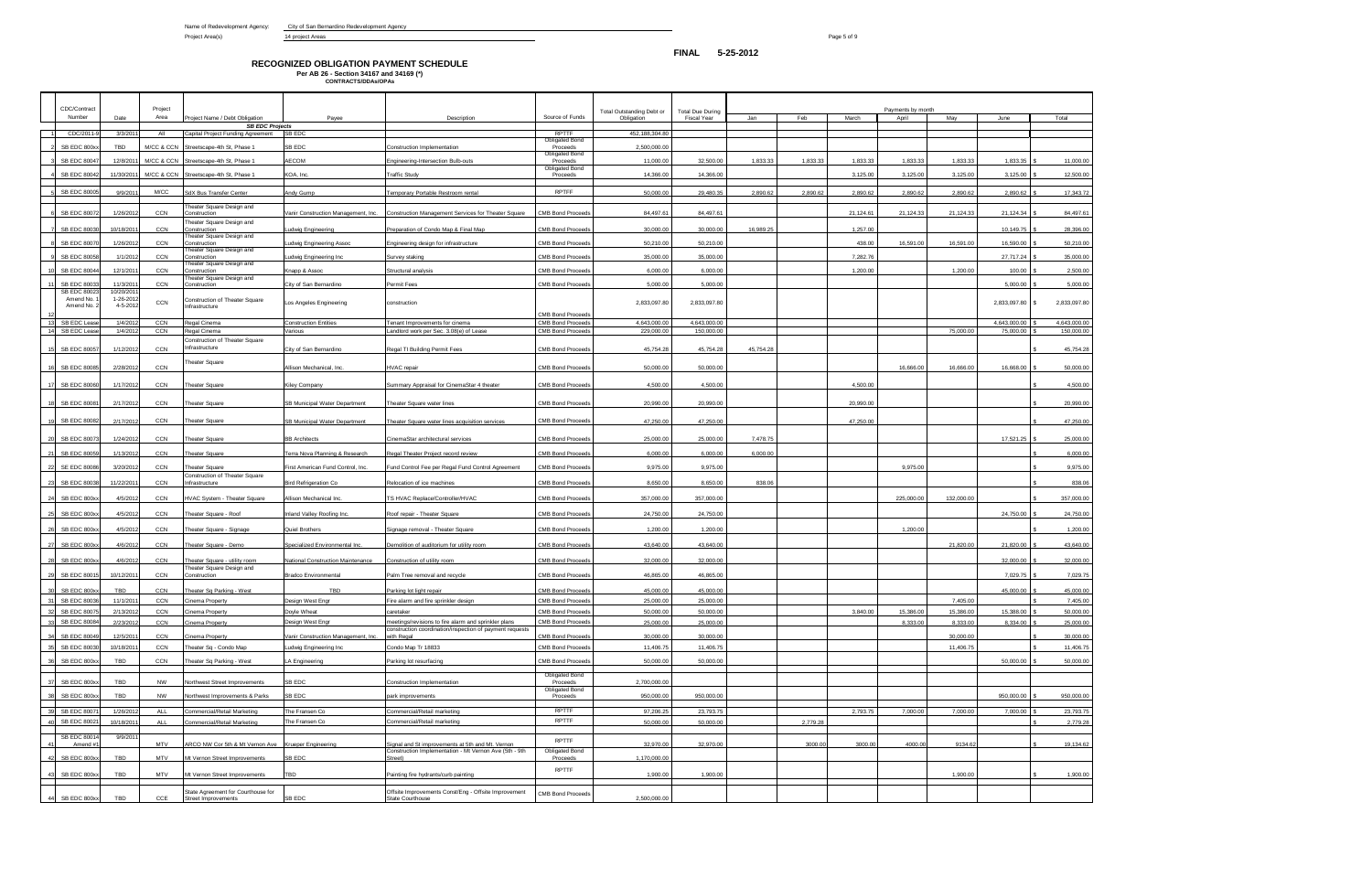| SB EDC 80043               | 12/1/201               | CCN           | NCO - 5th and H St                                                   | Pacific Heritage Inc                                                                                                | Site maintenance - INCO Site                                                                                     | RPTTF                             | 23.476.33             | 12,000.00               | 2.000.00  | 2,000.00   | 2.000.00   | 2.000.00  |                       |               | 8.000.00               |
|----------------------------|------------------------|---------------|----------------------------------------------------------------------|---------------------------------------------------------------------------------------------------------------------|------------------------------------------------------------------------------------------------------------------|-----------------------------------|-----------------------|-------------------------|-----------|------------|------------|-----------|-----------------------|---------------|------------------------|
| SB EDC 800x                | TBD                    | CCN           | Soil Remediation - Phase II                                          | <b>Brown and Caldwell</b>                                                                                           | 5th and H Street (INCO Property)                                                                                 | <b>RPTTF</b>                      | 360,000.00            | 70,000.00               |           |            |            |           |                       | 70,000.00     | 70,000.00              |
|                            |                        |               |                                                                      |                                                                                                                     |                                                                                                                  |                                   |                       |                         |           |            |            |           |                       |               |                        |
| <b>SB EDC 80068</b>        | 1/26/201               | CCS           | <b>2nd Street Improvements</b>                                       | <b>IBI</b>                                                                                                          | Replace sidewalk, curb and gutter between G & F St                                                               | <b>RPTTF</b>                      | 906,422.59            | 906,422.59              |           | 527,378.47 | 379,044.1  |           |                       |               | 906,422.59             |
| <b>SB EDC 80062</b>        | 1/19/201               | CCS           | Stadium - Parking Lot                                                | Transtech                                                                                                           | Rehab of Parking Lot                                                                                             | <b>RPTTF</b>                      | 49,950.00             | 49,950.00               | 49,950.00 |            |            |           |                       |               | 49,950.00              |
| <b>SB EDC 8005</b>         | 12/13/201              | CCS           | Stadium - Irrigation                                                 | W. Wood & Assoc Development                                                                                         | Irrigation Improvement for Arrowhead Stadium                                                                     | <b>RPTTF</b>                      | 49,864.00             | 49,864.00               |           | 49,864.00  |            |           |                       |               | 49,864.00              |
| SB EDC 8005                | 1/11/201               | <b>CCS</b>    | Itadium - Lighting                                                   | Sierra Pacific Electrical                                                                                           | Re-wiring and repair to parking lot lights                                                                       | <b>RPTTF</b>                      | 20,736.00             | 20,736.00               | 18,662.40 |            |            |           |                       | 2,073.60      | 20,736.00              |
| <b>SB EDC 8008</b>         | 2/24/201               | CCS           | Stadium - Turf                                                       | W. Wood & Assoc Development                                                                                         | Installation synthetic turf                                                                                      | <b>RPTTF</b>                      | 11,683.00             | 11,683.00               |           |            | 11,683.00  |           |                       |               | 11,683.00              |
| SB EDC 80065               | 1/12/201               | CCS           | Itadium - Parking Lot                                                | <b>Braughton Construction</b>                                                                                       | Construction of Stadium Parking Lot Improvements                                                                 | <b>RPTTF</b>                      | 317,285.00            | 317,285.00              | 87,666.75 |            | 153,628.20 |           |                       | 75,990.05     | 317,285.00             |
| <b>SB EDC 8007</b>         | 1/26/201               | NW            | Ann Shirells Park                                                    | Pacific Mobile                                                                                                      | Modular Acq, Modular Modification and site work                                                                  | <b>RPTTF</b>                      |                       |                         |           |            |            |           |                       |               |                        |
| <b>SB EDC 8005</b>         | 12/20/201              | <b>NW</b>     | Ann Shirells Park                                                    | nland Valley Roofing, Inc.                                                                                          | Roof Repair                                                                                                      | <b>RPTTF</b>                      | 257,654.0<br>27,195.0 | 257,654.00<br>27,195.00 |           | 158,096.00 | 24,889.50  | 24,889.50 | 24,889.50<br>5,500.00 | 24,889.50     | 257,654.00<br>5,500.00 |
| <b>SB EDC 8005</b>         | 1/12/201               | NW            | Ann Shirells Park                                                    | Transtech                                                                                                           | Various Improvements                                                                                             | <b>RPTTF</b>                      | 49,959.0              | 49,959.00               | 49,959.00 |            |            |           |                       |               | 49,959.00              |
|                            |                        |               |                                                                      |                                                                                                                     |                                                                                                                  |                                   |                       |                         |           |            |            |           |                       |               |                        |
| SB EDC 8001                | 8/29/201               | CCN           | Street Parking Lot                                                   | <b>NBI Gen Contractors</b>                                                                                          | New Parking Lot on F Street between 5th & 4th St                                                                 | <b>RPTTF</b>                      | 249,023.00            | 249,023.00              |           |            |            |           |                       | 8,118.20      | 8,118.20               |
| SB EDC 8006                | 1/19/201               | CCN           | Street Parking Lot                                                   | <b>VBI Gen Contractors</b>                                                                                          | Security fencing & gate                                                                                          | <b>RPTTF</b>                      | 10,775.0              | 10,775.00               | 10,775.00 |            |            |           |                       |               | 10,775.00              |
| <b>SB EDC 8007</b>         | 2/14/201               | M/CC          | Andreson Bldg                                                        | R & S Electrical                                                                                                    | Light fixture and light replacement -Mall Parking                                                                | <b>RPTTF</b>                      |                       |                         |           | 30,820.00  |            |           |                       |               | 30,820.00              |
|                            |                        |               |                                                                      |                                                                                                                     | structure/Andreson                                                                                               |                                   | 30,820.0              | 30,820.00               |           |            |            |           |                       |               |                        |
| <b>SB EDC 8006</b>         | 2/6/201                | M/CC          | Carousel Mall                                                        | R & S Electrical                                                                                                    | Parking structure lighting fixtures                                                                              | RPTTF                             | 48.650.0              | 48.650.00               |           | 48.650.00  |            |           |                       |               | 48.650.00              |
| <b>SB EDC 8007</b>         | 2/8/201                | M/CC          | Carousel Mall<br>Carousel Mall -Hazardous Waste                      | R & S Electrical                                                                                                    | Mall Parking Lot Lighting                                                                                        | RPTTF                             | 46,285.00             | 46,285.00               |           | 46,285.00  |            |           |                       |               | 46,285.00              |
| SB EDC 800xx               | TBD                    | M/CC          | Removal                                                              | Belshier Environmental Inc.                                                                                         | Removal of drums containing hazardous waste materials<br>rom the Montgomery Ward Garage                          | <b>RPTTF</b>                      | 5,000.00              | 5,000.00                |           |            |            |           | 5.000.00              |               | 5,000.00               |
|                            |                        |               |                                                                      |                                                                                                                     |                                                                                                                  |                                   |                       |                         |           |            |            |           |                       |               |                        |
|                            | 2011-6 1/10/2011 and   |               |                                                                      |                                                                                                                     |                                                                                                                  |                                   |                       |                         |           |            |            |           |                       |               |                        |
|                            | Award or               | <b>ALL</b>    | Grant Obligation - Sustainable<br>Communities Grant (SCG)            | Various                                                                                                             | Develop a comprehensive plan for the City to become an<br>environmentally sustainable community                  | <b>RPTTF</b>                      | 300,760.00            |                         |           |            |            |           |                       |               |                        |
|                            | 8/22/201<br>10/20/2011 |               | <b>Grant Obligation - Sustainable</b>                                |                                                                                                                     | Project and Grant Management, Public Outreach, Web                                                               |                                   |                       |                         |           |            |            |           |                       |               |                        |
| 1936                       | SB <sub>ED</sub>       |               | ALL Communities Grant (SCG)                                          | MVR Consulting                                                                                                      | Development & Administration                                                                                     | <b>RPTTF</b>                      | 64,240.00             | 12,000.00               |           |            | 3,920.00   | 2,143.00  | 2,143.00              | 2,143.00      | 10,349.00              |
| 19361                      | 10/20/2011<br>SB EDO   |               | <b>Grant Obligation - Sustainable</b><br>ALL Communities Grant (SCG) | Knott's Family Agency dba SB Green<br>Alliance                                                                      | Community engagement activities and outreach                                                                     | <b>RPTTF</b>                      | 50,000.00             | 4,500.00                |           |            |            | 1,500.00  | 1,500.00              | 1,500.00      | 4,500.00               |
|                            |                        |               |                                                                      |                                                                                                                     | Research & technical review including land use,                                                                  |                                   |                       |                         |           |            |            |           |                       |               |                        |
| 19362                      | 10/20/2011<br>SB EDC   |               | Grant Obligation - Sustainable<br>ALL Communities Grant (SCG)        | University Enterprises Corp at CSUSB                                                                                | transportation and water plan review, community survey<br>development                                            | RPTTF                             | 80,000.00             | 6,000.00                |           |            |            | 2,000.00  | 2,000.00              | 2,000.00      | 6,000.00               |
|                            |                        |               | Grant Obligation - CPUC CASF                                         |                                                                                                                     |                                                                                                                  |                                   |                       |                         |           |            |            |           |                       |               |                        |
| SB EDC 800xx               | TBD                    |               | Broadband                                                            | /arious                                                                                                             | Develop a Broadband Infrastructure and Access Plan for<br>the Inland Empire (Riverside & an Bernardino counties) | <b>RPTTF</b>                      | 110,180.00            | 12,000.00               |           |            |            | 4,000.00  | 4,000.00              | 4,000.00      | 12,000.00              |
|                            |                        |               | Grant Obligation - CPUC CASF                                         |                                                                                                                     | Project and Grant Management, Public Outreach, Web                                                               |                                   |                       |                         |           |            |            |           |                       |               |                        |
| SB EDC 800xx               | TBD                    | ALI           | Broadband                                                            | <b>MVR Consulting</b>                                                                                               | Development & Administration                                                                                     | <b>RPTTF</b>                      | 49,820.00             | 4,500.00                |           |            |            | 1,500.00  | 1,500.00              | 1,500.00      | 4,500.00               |
|                            |                        |               |                                                                      |                                                                                                                     | Subtotal of all SB EDC projects undertaken to date pursuant to the Project                                       |                                   |                       |                         |           |            |            |           |                       |               |                        |
|                            |                        |               |                                                                      | <b>Merged Area B</b>                                                                                                | <b>Funding Agreement.</b>                                                                                        |                                   | 22,073,006.6          |                         |           |            |            |           |                       |               |                        |
|                            |                        | NW, SC, CCW   |                                                                      |                                                                                                                     |                                                                                                                  |                                   |                       |                         |           |            |            |           |                       |               |                        |
| CDC/2010-3                 | 6/7/2010               | VW, SC, CCW   | MTV, UP, 40th Merged Area B-EIR                                      | RBF                                                                                                                 | EIR -Merged Area B (ongoing)                                                                                     | <b>RPTTF</b>                      | 25,000.00             | 25,000.00               |           |            |            |           |                       | 25,000.00     | 25,000.00              |
| CDC/2010-2                 | 6/7/201                | MTV, UP, 40th | lerged Area B-Plan Amendment                                         | Rosenow Spevacek Grp                                                                                                | Plan Amendment for Merger B document (ongoing)                                                                   | RPTTF                             | 25,000.00             | 25,000.00               |           |            |            |           |                       | 25,000.00     | 25,000.00              |
|                            |                        |               |                                                                      | Downtown Streetscape Project 4th St, Phase 1, additional 4th Street                                                 |                                                                                                                  |                                   |                       |                         |           |            |            |           |                       |               |                        |
|                            |                        |               |                                                                      | projects are under SB EDC Projects                                                                                  |                                                                                                                  |                                   |                       |                         |           |            |            |           |                       |               |                        |
| CDC/2010-42<br>2011-25     | 7/19/2010              |               | M/CC & CCN Streetscape-4th St, Phase 1                               | AECOM                                                                                                               | 4th Street Construction Drawings                                                                                 | <b>RPTFF</b>                      | 35,000.00             | 35,000.00               | 5,833.33  | 5,833.33   | 5,833.33   | 5,833.33  | 5,833.33              | 5,833.35      | 35,000.00              |
|                            |                        |               |                                                                      |                                                                                                                     |                                                                                                                  |                                   |                       |                         |           |            |            |           |                       |               |                        |
|                            |                        |               |                                                                      | Theater Square Design and Construction, additional Theatre Sq projects<br>are under SB EDC Projects                 |                                                                                                                  |                                   |                       |                         |           |            |            |           |                       |               |                        |
|                            |                        |               | heater Square Design and                                             |                                                                                                                     | Construction Management Services for Theater Square -                                                            |                                   |                       |                         |           |            |            |           |                       |               |                        |
| CDC/2011-24                | 5/2/201                | <b>CCN</b>    | Construction<br>heater Square Design and                             | Vanir Construction Management, Inc.                                                                                 | (Ongoing under construction)                                                                                     | <b>CMB Bond Proceeds</b>          | 24,242.00             | 24,242.00               | 19,422.00 | 5,000.00   |            |           |                       |               | 24,422.00              |
| CDC/2011-23                | 5/2/201                | CCN           | Construction                                                         | AECOM                                                                                                               | Design for landscape and lighting                                                                                | <b>CMB Bond Proceeds</b>          | 12,096.68             | 12,096.00               | 2,000.00  | 2,000.00   | 2,000.00   | 2,000.00  | 2,000.00              | 2,097.00      | 12,097.00              |
| CDC/2011-20                | 3/21/2011              | CCN           | heater Square Design and<br>Construction                             | Ludwig Engineering Inc                                                                                              | Engineering design for infrastructure                                                                            | <b>CMB Bond Proceeds</b>          | 3,814.44              | 3,814.44                |           |            |            | 1,800.00  | 1,814.00              |               | 3,614.00               |
|                            |                        |               |                                                                      |                                                                                                                     |                                                                                                                  |                                   |                       |                         |           |            |            |           |                       |               |                        |
|                            |                        |               |                                                                      | Northwest Street Improvements, additional project s are under SB EDC<br><b>Projects</b>                             |                                                                                                                  |                                   |                       |                         |           |            |            |           |                       |               |                        |
|                            |                        |               |                                                                      |                                                                                                                     |                                                                                                                  | <b>Obligated Bond</b>             |                       |                         |           |            |            |           |                       |               |                        |
| CDC/2011-32                | 6/20/201               | <b>NW</b>     | <b>Northwest Street Improvements</b>                                 | udwig Engineering Inc.                                                                                              | Engineering/Construction Management                                                                              | Proceeds<br><b>Obligated Bond</b> | 300,720.00            | 300,720.00              | 50,120.00 | 50,120.00  | 50,120.00  | 50,120.00 | 50,120.00             | 50,120.00     | 300,720.00             |
| CDC/2011-33                | 6/20/2011              | <b>NW</b>     | Northwest Street Improvements                                        | Transtech                                                                                                           | Engineering/Construction Management                                                                              | Proceeds                          | 196,739.00            | 196,739.00              | 13,666.00 | 13,666.00  | 13,666.00  | 13,666.00 | 13,666.00             | 13,670.00     | 82,000.00              |
|                            |                        |               |                                                                      | <b>Commercial/Retail Marketing found under SB EDC Projects</b>                                                      |                                                                                                                  |                                   |                       |                         |           |            |            |           |                       |               |                        |
|                            |                        |               |                                                                      | Mt Vernon Street Improvements, additional projects are under SB EDC                                                 |                                                                                                                  |                                   |                       |                         |           |            |            |           |                       |               |                        |
|                            |                        |               |                                                                      | <b>Projects</b>                                                                                                     |                                                                                                                  |                                   |                       |                         |           |            |            |           |                       |               |                        |
| 2008-146                   | 5/5/2008               | <b>MTV</b>    | <b>ARCO Offsite Improvements</b>                                     | A&A Holdings                                                                                                        | Dev Agreement for Street Improvements                                                                            | RPTTF                             | 400,000.00            | 110,000.00              |           |            |            |           |                       | 110,000.00 \$ | 110,000.00             |
|                            |                        |               |                                                                      |                                                                                                                     |                                                                                                                  |                                   |                       |                         |           |            |            |           |                       |               |                        |
|                            |                        |               |                                                                      | State Courthouse Sewer Relocation and St Improvements, additional<br>projects are under SB EDC Projects             |                                                                                                                  |                                   |                       |                         |           |            |            |           |                       |               |                        |
| CDC/2008-43, 11/7/2008 and |                        |               |                                                                      |                                                                                                                     |                                                                                                                  | <b>RPTTF</b>                      |                       |                         |           |            |            |           |                       |               |                        |
| CDC/2009-18                | 5/4/2009               | CCE           | sewer relocation                                                     | Willdan Engineering                                                                                                 | Sewer design and construction management                                                                         |                                   | 126,484.00            | 126,484.00              |           |            |            |           |                       | 126,484.00 \$ | 126,484.00             |
|                            |                        |               |                                                                      | INCO - 5th and H St, can be found under SB EDC Projects                                                             |                                                                                                                  |                                   |                       |                         |           |            |            |           |                       |               |                        |
|                            |                        |               |                                                                      | <b>Façade Grants</b>                                                                                                |                                                                                                                  |                                   |                       |                         |           |            |            |           |                       |               |                        |
| CDC/2011-5                 | 7/18/2011              | UP            | açade Grants                                                         | <b>LNL Computers</b>                                                                                                | improvements to payee's property                                                                                 | <b>RPTTF</b>                      | 10,000.00             | 10,000.00               |           |            |            | 10,000.00 |                       |               | 10,000.00              |
| CDC/2011-5                 | 7/18/2011              | MTV           | Façade Grants                                                        | Elliott Precision Block Co                                                                                          | improvements to payee's property                                                                                 | <b>RPTTF</b>                      | 10,000.00             | 10,000.00               |           |            |            | 10,000.00 |                       |               | 10,000.00              |
| CDC/2011-5<br>RT           | 7/18/2011              | SEIP          | Façade Grants                                                        | <b>Interstate Battery Systems</b>                                                                                   | improvements to payee's property                                                                                 | RPTTF                             | 4,750.00              | 4,750.00                |           |            |            | 4,750.00  |                       |               | 4,750.00               |
| CDC/2011-5<br>19424        | 7/18/2011<br>1/5/2012  | CCN<br>UP     | açade Grants<br>Façade Grants                                        | Sweet Dream Reality<br>Legacy Post Acute Rehab Center                                                               | improvements to payee's property<br>improvements to payee's property                                             | <b>RPTTF</b><br><b>RPTTF</b>      | 10,000.00<br>9,579.50 | 10,000.00<br>9,579.50   | 9,579.50  |            | 10,000.00  |           |                       |               | 10,000.00<br>9,579.50  |
| 19423                      | 1/11/2012              | <b>UP</b>     | açade Grants                                                         | Discount Furniture                                                                                                  | improvements to payee's property                                                                                 | <b>RPTTF</b>                      | 7,511.91              | 7,511.91                | 7,511.91  |            |            |           |                       |               | 7,511.91               |
|                            |                        |               |                                                                      |                                                                                                                     |                                                                                                                  |                                   |                       |                         |           |            |            |           |                       |               |                        |
|                            |                        |               |                                                                      | Cinema Property (see Ongoing Operations - Property Maintenance<br>(Operational)) can be found under SB EDC Projects |                                                                                                                  |                                   |                       |                         |           |            |            |           |                       |               |                        |
|                            |                        |               |                                                                      |                                                                                                                     |                                                                                                                  |                                   |                       |                         |           |            |            |           |                       |               |                        |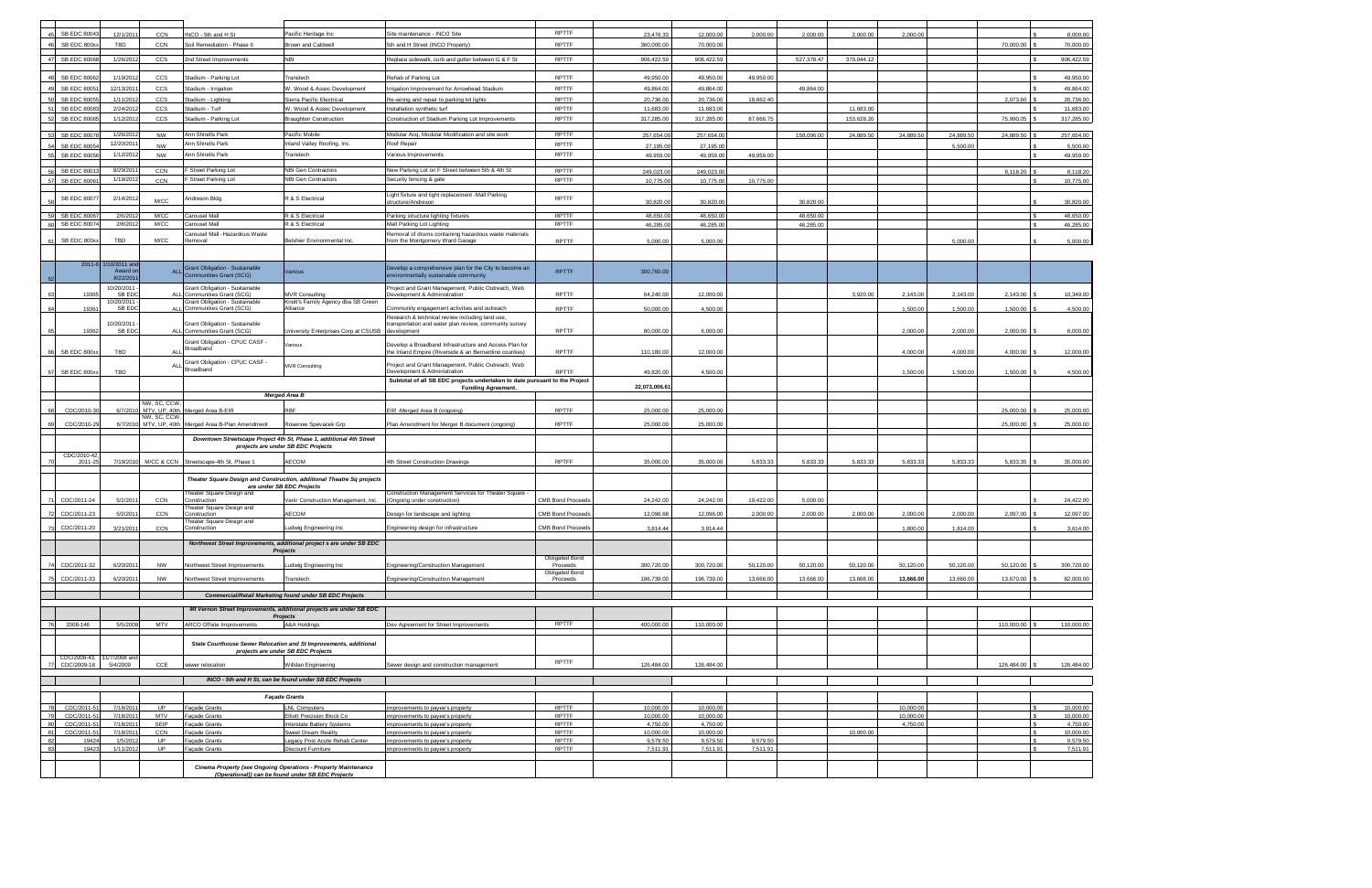**PBID** Parking and Business Improvement District Taxes **LMIHF** Low and Moderate Income Housing Fund

|            |                           |                                      |                                               |                                                                                    | Grants, additional grants are under SB EDC Projects                    |                                                                                                                                                                                              |                              |                            |                                                                                |                       |                        |                        |                       |                       |                                                |                        |
|------------|---------------------------|--------------------------------------|-----------------------------------------------|------------------------------------------------------------------------------------|------------------------------------------------------------------------|----------------------------------------------------------------------------------------------------------------------------------------------------------------------------------------------|------------------------------|----------------------------|--------------------------------------------------------------------------------|-----------------------|------------------------|------------------------|-----------------------|-----------------------|------------------------------------------------|------------------------|
|            | <b>SWRCB 10-105</b>       | 6/9/2011                             | M/CC                                          | Grant Obligation - Orphan Site<br>Cleanup Fund (OSCF)                              | Various                                                                | Montgomery Ward Garage - Conduct assessment work for<br>ivestigation of unauthorized release from UST and<br>repare Site Assessment & SVE Pilot Test Report with the<br>emedial Action Plan. | <b>RPTTF</b>                 | 138,188.00                 | 0.00                                                                           |                       |                        |                        |                       |                       |                                                |                        |
|            | BF-96930501-0             | 10/1/2008                            | CCN, M/CC,<br>CCE, CCS                        | <b>Grant Obligation - EPA Brownfields</b>                                          | Various                                                                | Phase I & Phase II assessments on sites within downtown<br>core area                                                                                                                         | <b>RPTTF</b>                 | 305,002.87                 | 35,100.00                                                                      |                       |                        |                        |                       |                       |                                                |                        |
|            | CDC/2010-50               | 9/7/2010                             | M/CC, CCS,<br>SEIP, TRI                       | Grant Obligation - Transportation<br>SC, UP, CCN, Overlay District, San Bernardino | The Planning Center                                                    | Preparation of Transportation Overlay District to complete<br>the SbX transit system                                                                                                         | <b>RPTTF</b>                 | 97,824.53                  | 97,824.53                                                                      | 59,000.00             |                        |                        |                       |                       |                                                | 59,000.00              |
|            | 2010-324<br>8CA1091       | 9/20/2010 an<br>Award or<br>3/24/201 | M/CC, CCN                                     | Grant Obligation - Green Trees for the Various<br>Golden State                     |                                                                        | Facilitate the installation and maintenance (2ys) of 200,<br>#15 gallon trees along the 4th & 5th Street Downtown<br>Corridors.                                                              | <b>RPTTF</b>                 | 133,000.00                 | 15,000.00                                                                      |                       |                        |                        |                       |                       | 15,000.00 \$                                   | 15,000.00              |
|            |                           |                                      |                                               |                                                                                    | <b>State College - University Parkway</b>                              |                                                                                                                                                                                              |                              |                            |                                                                                |                       |                        |                        |                       |                       |                                                |                        |
|            | CDC/2011-4                | 7/11/201                             | SC                                            | <b>Construction Management</b>                                                     | <b>Allwest Development</b>                                             | University Parkway                                                                                                                                                                           | <b>CMB Bond Proceeds</b>     | 89.052.00                  | 89.052.00                                                                      | 14.842.00             | 14.842.00              | 14.842.00              | 14,842.00             | 14.842.00             | 14.842.00                                      | 89.052.00              |
|            | CDC/2010-7                | 12/20/2010                           | <b>SC</b>                                     | Infrastructure Watson OPA                                                          | <b>Natson Properties</b>                                               | OPA, housing-Retail project infrastructure, relocation                                                                                                                                       | <b>CMB Bond Proceeds</b>     | 780,000,00                 | 780,000,00                                                                     | 130000.00             | 130000.00              | 130000.00              | 130000.0              | 130000.00             | 130000.00                                      | 780.000.00             |
|            |                           |                                      |                                               |                                                                                    | Other Contracts/DDAs/OPAs                                              |                                                                                                                                                                                              |                              |                            |                                                                                |                       |                        |                        |                       |                       |                                                |                        |
|            |                           |                                      |                                               |                                                                                    |                                                                        |                                                                                                                                                                                              |                              |                            |                                                                                |                       |                        |                        |                       |                       |                                                |                        |
| 103        | <b>UNK</b>                | <b>UNK</b>                           | <b>CNN</b>                                    | California Theatre                                                                 | <b>Theatrical Arts International</b>                                   | Management of California Theatre - Productions                                                                                                                                               | <b>RPTTF</b>                 | 925,196.00                 | 925,196.00                                                                     | 87,250.00             | 314,446.00             |                        |                       |                       |                                                | 401,696.00             |
| 104        | <b>UNK</b>                | <b>UNK</b>                           | CCN                                           | <b>EDA Sponsored Production</b>                                                    | <b>Theatrical Arts International</b>                                   | Management of EDA Sponsored Production                                                                                                                                                       | <b>RPTTF</b>                 | 2.163.900.00               |                                                                                |                       |                        |                        |                       |                       |                                                |                        |
|            | <b>UNK</b>                |                                      | CCN                                           | <b>Sturges Theatre</b>                                                             |                                                                        | Management of Sturges - Productions                                                                                                                                                          | <b>RPTTF</b>                 | 730,128.00                 | 730,128.00                                                                     | 72,183.00             | 224,847.00             |                        |                       |                       |                                                | 297,030.00             |
| 105        | CDC/2006-42               | <b>UNK</b>                           |                                               |                                                                                    | <b>Theatrical Arts International</b>                                   |                                                                                                                                                                                              |                              |                            |                                                                                |                       |                        |                        |                       |                       |                                                |                        |
| 106        | 2006/346                  | 9/18/2006                            | SC                                            | Hillwood DDA/OPA                                                                   | Hillwood Properties                                                    | Tax sharing Agreements                                                                                                                                                                       | <b>RPTTF</b>                 | 1,274,000.00               | 550,770.00                                                                     | 326,692.00            |                        |                        |                       | 224,078.00            |                                                | 550,770.00             |
| 107        | CDC/2002-3                | 10/7/2002                            | TRI                                           | <b>BP CA-Site Remediation</b>                                                      | BP CA                                                                  | <b>Tax sharing Agreements</b>                                                                                                                                                                | <b>RPTTF</b>                 | 865,000.00                 | 169,288.00                                                                     |                       |                        |                        |                       |                       | 95,000.00                                      | 95,000.00              |
| 108        | CDC/2008-                 | 3/17/2008                            | <b>NW</b>                                     | Young Electric Sign Co.                                                            | YESCO                                                                  | Tax sharing Agreement/OPA                                                                                                                                                                    | <b>RPTTF</b>                 | 261,761.00                 | 36,000.00                                                                      |                       |                        |                        |                       |                       | 36,000.00                                      | 36,000.00              |
|            | CDC/2007-15<br>2007-18    | 6/4/2007                             | <b>IVDA</b>                                   | Perris Campus Plaza                                                                | <b>CO Development</b>                                                  | <b>Tax sharing Agreements</b>                                                                                                                                                                | <b>RPTTF</b>                 | 2,561,761.00               | 45,609.00                                                                      |                       |                        |                        |                       |                       | 45,609.00                                      | 45,609.00              |
|            | CDC/2004-49<br>2004-38    | 8/16/200                             | CCE                                           | SB County Bldg - TADS                                                              | Waterman Holdings LLC                                                  | <b>Tax sharing Agreements</b>                                                                                                                                                                | <b>RPTTF</b>                 | 1.890.000.00               | 43.235.00                                                                      | 21.615.00             |                        |                        |                       | 21.620.00             |                                                | 43,235.00              |
| 111        | CDC/2001-5<br>$2001 - 5$  | 1/22/2001                            | <b>MTV</b>                                    | Yellow Freight DDA                                                                 | Yellow Freight DDA                                                     | Tax sharing Agreements                                                                                                                                                                       | <b>RPTTF</b>                 | 60,000,00                  | 60.000.00                                                                      |                       |                        |                        |                       |                       | 60,000.00                                      | 60.000.00              |
| 112        | CDC/2002-3                | 12/2/2002                            | <b>NW</b>                                     | Mapei                                                                              | Mapei                                                                  | Tax sharing Agreements/OPA                                                                                                                                                                   | <b>RPTTF</b>                 | 30,000,00                  | 10,800.00                                                                      |                       |                        |                        |                       |                       | 10,800.00                                      | 10,800.00              |
| 113        | CDC/2011-                 | 6/20/201                             | <b>IVDA</b>                                   | Lilburn and Associates EIR                                                         | Lilburn and Assoc                                                      | EIR -Arden and Guthrie Props                                                                                                                                                                 | RPTTF                        | 70,000.00                  | 70,000.00                                                                      | 11,666,67             | 11.666.67              | 11,666.67              | 11,666,67             | 11,666,66             | 11.666.66                                      | 70,000.00              |
| 114        | CDC/2011-5                | 7/18/201 <sup>-</sup>                | CCN                                           | In-N-Out Burger - New Facility                                                     | In-N-Out Burger                                                        | Soil Remediation - Escrow Account                                                                                                                                                            | Sale Proceeds                | 200,000.00                 |                                                                                |                       |                        |                        |                       |                       |                                                |                        |
| 115        | <b>Closed Sessio</b>      | 9/18/2006                            | M/CC                                          | Woolworth Bldg                                                                     | Reynolds San Bernardino                                                | Purchase of Woolworth Bldg                                                                                                                                                                   | <b>RPTTF</b>                 | 566,724.15                 | 30,043.57                                                                      | 2,503.63              | 2,503.63               | 2,503.63               | 2,503.63              | 2,503.63              | 2,503.63                                       | 15,021.78              |
| 116        | <b>Closed Sessi</b>       | 5/2/201                              | CCN                                           | Salvation Army                                                                     | Salvation Army                                                         | Grant                                                                                                                                                                                        | RPTTF                        | 1,000,000.00               | 250,000.00                                                                     |                       |                        |                        |                       | 250,000.00            |                                                | 250,000.00             |
|            | 2333                      | 12/17/1970                           | M/CC                                          | Mall Maintenance                                                                   | <b>B EDC</b>                                                           | Reciprocal Easement Agreement                                                                                                                                                                | RPTTF                        | 900,000.00                 | 900,000.00                                                                     | 75,000.00             | 75,000.00              | 75,000.00              | 75,000.00             | 75,000.00             | 75,000.00                                      | 450,000.00             |
|            |                           |                                      |                                               |                                                                                    | SBx/Omnitrans Bus Line/Transit Center, additional project can be found |                                                                                                                                                                                              |                              |                            |                                                                                |                       |                        |                        |                       |                       |                                                |                        |
| 118        | 2011-29                   | 11/10/201                            | ccs                                           | Downtown Transit Center - Rialto & E Omnitrans                                     | under SB EDC Project                                                   | Multi Jurisdictional Agreement                                                                                                                                                               | <b>RPTTF</b>                 | 3,500,000.00               |                                                                                |                       |                        |                        |                       |                       |                                                |                        |
|            | CDC/2009-55               |                                      | SC, UP, CCN                                   |                                                                                    |                                                                        |                                                                                                                                                                                              |                              |                            |                                                                                |                       |                        |                        |                       |                       |                                                |                        |
| 119        | 2009-326                  | 9/21/2009                            | M/CC, CCS,<br>SEIP. TRI                       | SBx/Omnitrans Bus Line                                                             | City/Contractors                                                       | Bus permits/infrastructure/Cooperative Agreement                                                                                                                                             | <b>RPTTF</b>                 | 3,500,000.00               |                                                                                |                       |                        |                        |                       |                       |                                                |                        |
|            |                           |                                      |                                               |                                                                                    |                                                                        | Plat map & legal description for easement on Fairview                                                                                                                                        |                              |                            |                                                                                |                       |                        |                        |                       |                       |                                                |                        |
|            | 1942                      | 1/13/2012                            | M/CC                                          | Fairview Ford Site                                                                 | Ludwig Engineering Inc<br>SB EDC                                       | Ford Site                                                                                                                                                                                    | <b>RPTTF</b>                 | 4.020.00                   | 4.020.00                                                                       | 11,073.50             |                        | 1.460.75               | 11,073.50             | 11,073.50             | 2.559.25                                       | 4,020.00<br>66.441.00  |
| 121<br>122 | CDC/2011-5<br>CDC/2011-   | 7/18/2011<br>7/18/201                | CCS<br><b>CCN</b>                             | 66'ERS Baseball Stadium<br>California Theatre                                      | SB EDC                                                                 | Project - repair damaged and obsolete equip/facilties<br>Project - ongoing repairs and upgrades to structure                                                                                 | <b>RPTTF</b><br><b>RPTTF</b> | 644,410.00<br>1.500.000.00 | 132,882.00<br>300.000.00                                                       | 25,000.00             | 11,073.50<br>25,000.00 | 11,073.50<br>25,000.00 | 25.000.00             | 25.000.00             | 11,073.50<br>25.000.00                         | 150.000.00             |
| 123        | CDC/2011-5                | 7/18/2011                            | CCN                                           | <b>Sturges Theatre</b>                                                             | SB EDC                                                                 | Project - repair damaged and obsolete equip/facilties                                                                                                                                        | <b>RPTTF</b>                 | 300,000.00                 | 60,000.00                                                                      | 10,000.00             | 10,000.00              | 10,000.00              | 10,000.00             | 10,000.00             | 10,000.00                                      | 60,000.00              |
| 124        | CDC/2011-5                | 7/18/201 <sup>-</sup>                | CCN                                           | Cinema/Theatre Square                                                              | SB EDC                                                                 | Project - improvement of site and pedestrian access<br>including ADA                                                                                                                         | <b>RPTTF</b>                 | 650,000.00                 | 130,000.00                                                                     | 10,833.33             | 10,833.33              | 10,833.33              | 10,833.33             | 10,833.33             | 10,833.33                                      | 64,999.98              |
| 125        | CDC/2011-51               | 7/18/2011                            | ALL                                           | Development Land Inventory                                                         | SB EDC                                                                 | roject - preparation of land inventory for sale/lease and<br>development                                                                                                                     | <b>RPTTF</b>                 | 1,152,915.00               | 230.583.50                                                                     | 38,430.58             | 38,430.58              | 38,430.58              | 38,430.58             | 38,430.58             | 38.430.58                                      | 230,583.48             |
| 126<br>127 | CDC/2011-51<br>CDC/2011-5 | 7/18/2011<br>7/18/2011               | <b>SC</b><br>ALL                              | Shandin Hills Golf Course<br>Citizen Disaster Relocation                           | SB EDC<br>Various                                                      | Project - repair damaged facilities and utilities<br>Code Enforcement Disaster Relocation                                                                                                    | <b>RPTTF</b><br><b>LMIHF</b> | 500,000.00<br>62,500.00    | 100,000.00<br>62,500.00                                                        | 8,333.33<br>10.416.66 | 8,333.33<br>10,416.66  | 8,333.33<br>10.416.66  | 8,333.33<br>10,416.66 | 8,333.33<br>10.416.66 | 8,333.33<br>10.416.70                          | 50,000.00<br>62,500.00 |
| 128        | 2011-7                    | 3/21/2012                            | ALL                                           | Alvarez et al, Housing litigation                                                  | Lockwood & Arias                                                       | Alvarez housing lawsuit                                                                                                                                                                      | LMIHF                        | 50,000.00                  | 50,000.00                                                                      | 8,333.33              | 8,333.33               | 8,333.33               | 8,333.33              | 8,333.33              | 8,333.35                                       | 50,000.00              |
| 129        | 2012-5                    | 4/2/2012                             | ALL                                           | Glen Arie MHP Corp                                                                 | Endeman Lincoln Turek Heater                                           | Glen Aire MHP Corp et al lawsuit                                                                                                                                                             | <b>LMIHF</b>                 | 50,000.00                  | 3,000.00                                                                       |                       |                        |                        | 1,000.00              | 1,000.00              | 1,000.00                                       | 3,000.00               |
| 130<br>131 | BC46895                   | 9/7/2011<br>5/5/2012                 | <b>M/CC</b><br><b>M/CC</b>                    | Carousel Mall - Placo<br>Mall Development Agreement                                | Leiws Brisbois Bisgaard Smith<br>Panattoni Dev Company                 | Foreclosure proceeding, lawsuit - Panattoni                                                                                                                                                  | <b>RPTTF</b><br>RPTTF        | 200,000.00<br>200,000.00   | 100,000.00                                                                     | 16,666.00             | 16,666.00              | 16,666.00              | 16,666.00             | 16,666.00             | 16,670.00                                      | 100,000.00             |
|            | CDC/2010-2                |                                      |                                               |                                                                                    |                                                                        | 2010 Assignment Agreement/Development of Mall                                                                                                                                                |                              |                            |                                                                                |                       |                        |                        |                       |                       |                                                |                        |
|            |                           |                                      |                                               | <b>TOTAL CONTRACTS</b>                                                             |                                                                        |                                                                                                                                                                                              |                              |                            | 502,817,631.49 \$19,056,066.58 \$1,348,769.21 \$1,862,608.06 \$1,152,869.00 \$ |                       |                        |                        |                       |                       | 843,425.14 \$ 1,372,578.50 \$ 10,024,629.13 \$ | 16,604,879.06          |
|            |                           |                                      | RPTTF Redevelopment Property Tax Trust Fund   |                                                                                    |                                                                        |                                                                                                                                                                                              |                              |                            |                                                                                |                       |                        |                        |                       |                       |                                                | 5,497,533.81           |
|            |                           |                                      | <b>CDBG</b> Community Development Block Grant |                                                                                    |                                                                        |                                                                                                                                                                                              |                              |                            |                                                                                |                       |                        |                        |                       |                       |                                                | <b>RPTTF</b>           |

#### **Project Areas**

**MCC** Merged Central City Projects (Meadowbrook/Central City)<br>
CCC Central City East<br>
CCC Central City South<br>
CCC Central City South<br>
SV South Valle<br>
CCN Central City North<br>
SV South Valle<br>
CCN Central City North<br>
MTV In V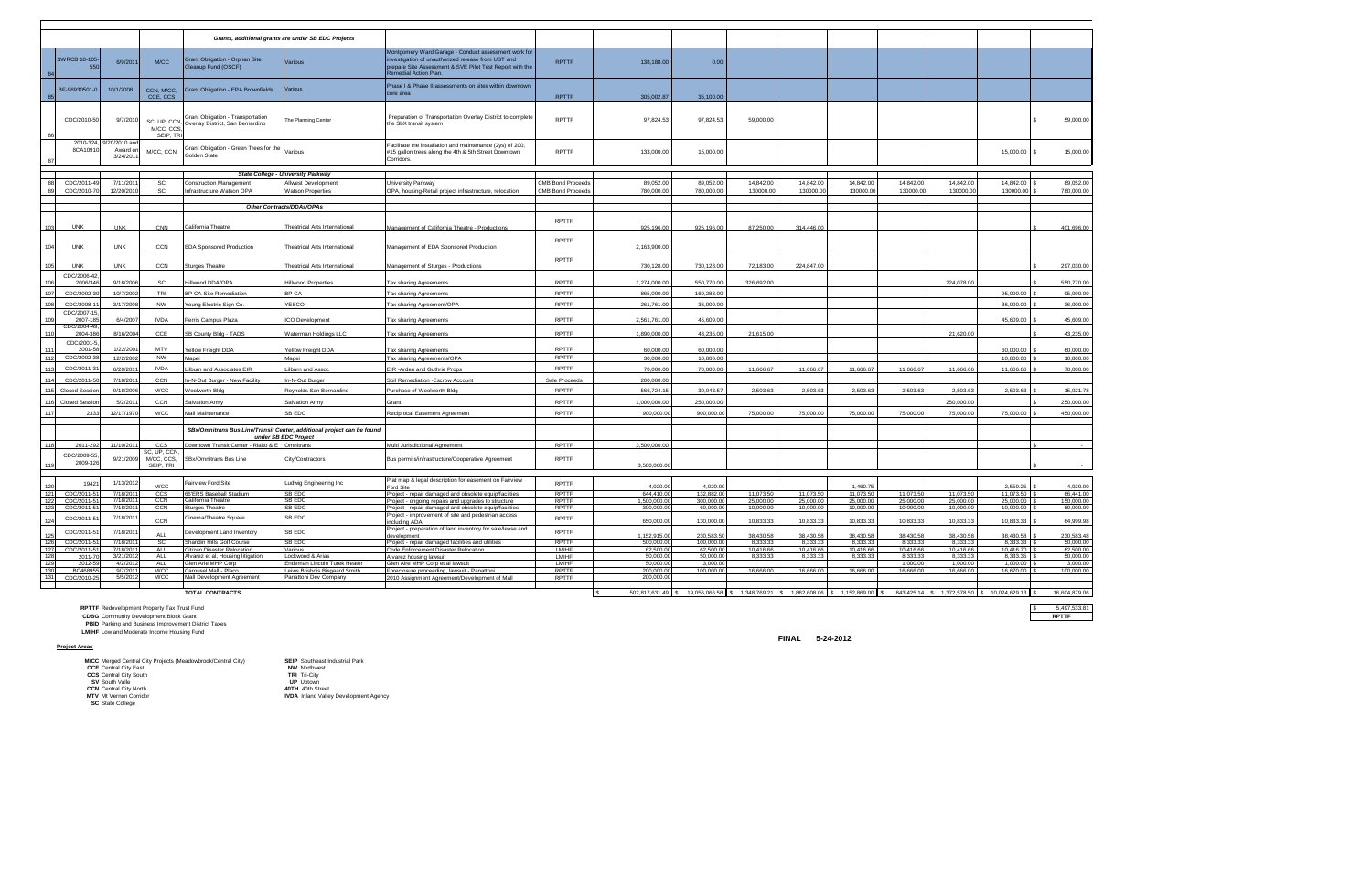Name of Redevelopment Agency: City of San Bernardino Redevelopment Agency **Page 6** of 9

Project Area(s) 14 project Areas

#### **RECOGNIZED OBLIGATION PAYMENT SCHEDULE** DRAFT

**Per AB 26 - Section 34167 and 34169 (\*) PURCHASE ORDERS**

| CDC/Contract |                                                                                                     | Project |                                                             |         |                                      |                  | Total Outstanding  | <b>Total Due During</b> |           |           |                                                                                       | Payments by month |           |              |            |
|--------------|-----------------------------------------------------------------------------------------------------|---------|-------------------------------------------------------------|---------|--------------------------------------|------------------|--------------------|-------------------------|-----------|-----------|---------------------------------------------------------------------------------------|-------------------|-----------|--------------|------------|
| Number       | Date                                                                                                | Area    | Project Name / Debt Obligation                              | Payee   | Description                          | Source of Funds  | Debt or Obligation | Fiscal Year             | Jan       | Feb       | March                                                                                 | April             |           | June         | Total      |
|              |                                                                                                     |         | <b>PURCHASE ORDERS</b>                                      |         |                                      |                  |                    |                         |           |           |                                                                                       |                   |           |              |            |
|              |                                                                                                     |         | Purchase Orders                                             | Various | <b>Encumbered budgeted Purchases</b> | See Attachment 2 |                    | 413,173.00              | 68,862.17 | 68,862.17 | 68,862.17                                                                             | 68.862.17         | 68,862.17 | 68,862.17    | 413,173.02 |
|              |                                                                                                     |         | TOTAL PURCHASE ORDERS                                       |         |                                      |                  |                    |                         |           |           | 413,173.00 \$68,862.17 \$68,862.17 \$68,862.17 \$68,862.17 \$68,862.17 \$68,862.17 \$ |                   |           |              | 413,173.02 |
|              | <b>RPTTF</b> Redevelopment Property Tax Trust Fund<br><b>CDBG</b> Community Development Block Grant |         | <b>PBID</b> Parking and Business Improvement District Taxes |         |                                      |                  |                    |                         |           |           |                                                                                       |                   |           | <b>RPTTF</b> | 118,830.00 |

**LMIHF** Low and Moderate Income Housing Fund

**Project Areas**

**M/CC** Merged Central City Projects (Meadowbrook/Central City)

**CCE** Central City East **CCS** Central City South

**SV** South Valle **CCN** Central City North

**MTV** Mt. Vernon Corridor

**SC** State College

**SEIP** Southeast Industrial Park

**NW** Northwest **TRI** Tri-City **UP** Uptown

**40TH** 40th Street **IVDA** Inland Valley Development Agency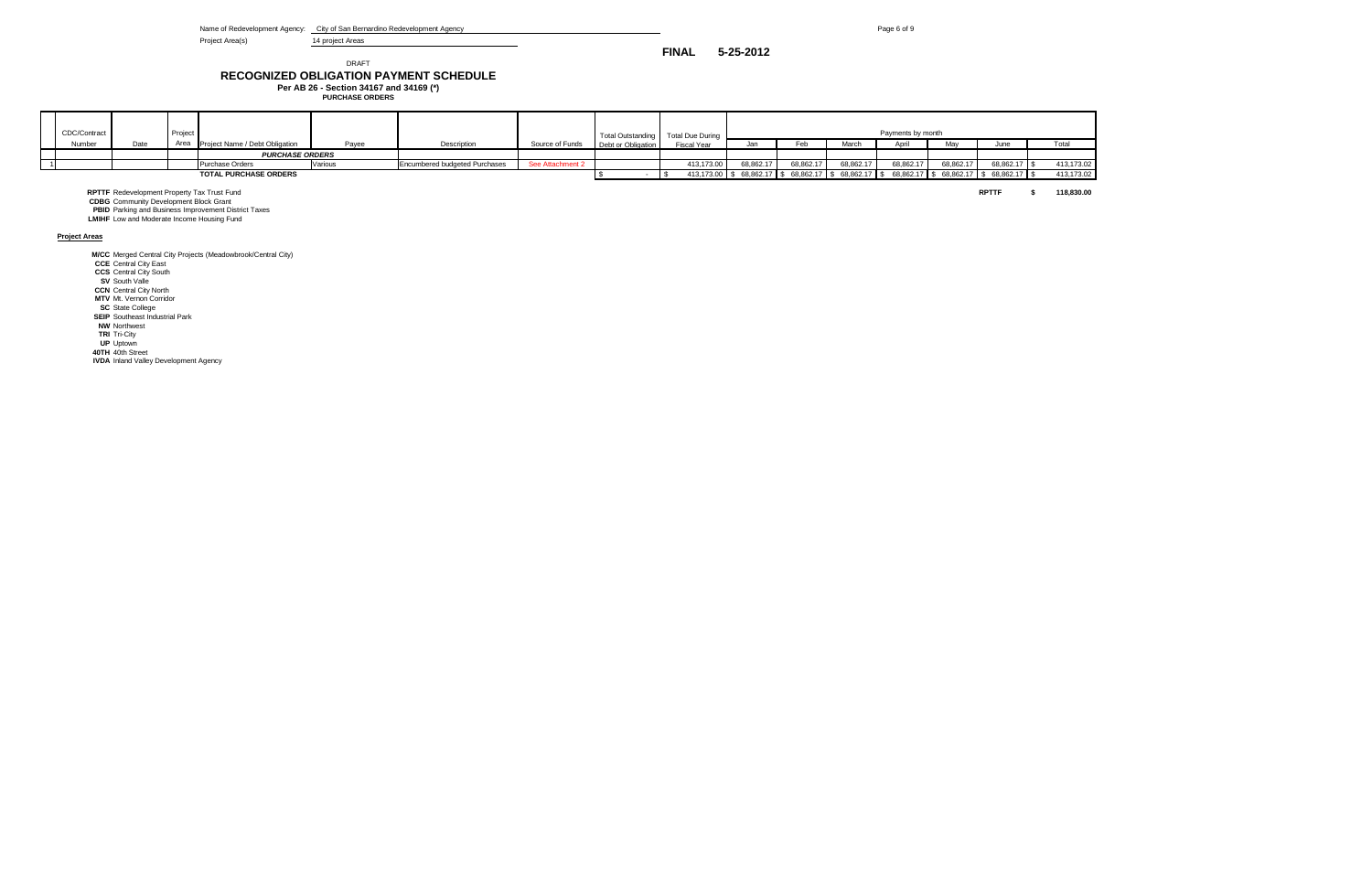Name of Redevelopment Agency: **City of San Bernardino Redevelopment Agency Page 7 of 9** Page 7 of 9

Project Area(s) and the contract of the 14 project Areas

#### **RECOGNIZED OBLIGATION PAYMENT SCHEDULE Per AB 26 - Section 34167 and 34169 (\*)**

**CDBG** Community Development Block Grant **PBID** Parking and Business Improvement District Taxes

| CDC/Contract |            | Project |                                                        |                             |                                                      |                 | Total Outstanding Debt Total Due During |                     |               |            |                                  | Payments by month |            |                              |              |
|--------------|------------|---------|--------------------------------------------------------|-----------------------------|------------------------------------------------------|-----------------|-----------------------------------------|---------------------|---------------|------------|----------------------------------|-------------------|------------|------------------------------|--------------|
| Number       | Date       | Area    | Project Name / Debt Obligation                         | Pavee                       | Description                                          | Source of Funds | or Obligation                           | <b>Fiscal Year</b>  | Jan           | Feb        | March                            | April             | Mav        | June                         | Total        |
|              |            |         | <b>HOUSING</b>                                         |                             |                                                      |                 |                                         |                     |               |            |                                  |                   |            |                              |              |
|              |            |         |                                                        |                             |                                                      |                 |                                         |                     |               |            |                                  |                   |            |                              |              |
| CDC/2009-36  | 7/20/2009  |         | <b>IVDA MECH</b>                                       | MECH                        | Developer Agreement - 19th & Sunrise                 | LMIHF           | 2.000.000.00                            | 800.000.00          | 66.666.67     | 66.666.67  | 66,666,67                        | 66.666.67         | 66.666.67  | 66.666.65                    | 400.000.00   |
| CDC/2009-58  | 9/21/2009  |         | ALL Affordable Housing Solutions                       | AHS                         | RDA sub-recipient agmt w/ AHS                        | LMIHF           | 2.000.000.00                            |                     |               |            |                                  |                   |            |                              | $\sim$       |
| CDC/2009-63A | 11/16/2009 |         | <b>IVDA</b> Shober Consulting                          | Shober Consulting           | relocation consultant - 19th and Sunrise             | LMIHF           | 344.500.00                              | 241.150.00          | 20.095.83     | 20.095.83  | 20.095.83                        | 20.095.83         | 20.095.83  | 20.095.85                    | 120,575.00   |
| CDC/2009-64  | 11/16/2009 |         | <b>IVDA Del Richardson &amp; Associates</b>            | DRA                         | acquisition consultant - 19th and Sunrise Project    | LMIHF           | 108,500.00                              | 75.950.00           | 6.329.17      | 6.329.17   | 6.329.17                         | 6.329.17          | 6.329.17   | 6.329.15                     | 37,975.00    |
| CDC/2009-68  | 12/21/2009 |         | ALL Affordable Housing Solutions                       | AHS                         | RDA sub-recipient agmt w/ AHS amended                | LMIHF           | 1,000,000.00                            |                     |               |            |                                  |                   |            |                              | $\sim$       |
| CDC/2009-68  | 12/21/2009 |         | <b>IVDA MECH</b>                                       | MECH                        | Amended Agreement - 19th & Sunrise                   | LMIHF           | 2,000,000.00                            | 800,000.00          | 66,666.67     | 66,666.67  | 66,666.67                        | 66.666.67         | 66,666.67  | 66,666.65                    | 400,000.00   |
| CDC/2010-    | 1/4/2010   |         | <b>ALL RSG</b>                                         | RSG                         | housing loan and covenant monitoring services        | LMIHF           | 97.500.00                               | 32.500.00           | 2.708.33      | 2.708.33   | 2.708.33                         | 2.708.33          | 2.708.33   | 2.708.35                     | 16,250.00    |
| 18286        | 4/7/2010   |         | 40TH CPSI                                              | CPSI                        | Acquisition/Relocation consultant - 49th St          | LMIHF           | 25.000.00                               | 25.000.00           | 2.083.33      | 2.083.33   | 2.083.33                         | 2.083.33          | 2.083.33   | 2.083.35                     | 12.500.00    |
| CDC/2010-45  | 8/2/2010   |         | <b>ALL</b> Oldtimers                                   | <b>Oldtimers Foundation</b> | Mobilehome Park Rehab Ioan Agreement                 | LMIHF           | 552.000.00                              | 184.000.00          | 15.333.33     | 15.333.33  | 15.333.33                        | 15.333.33         | 15.333.33  | 15.333.35                    | 92.000.00    |
| CDC/2010-45  | 8/2/2010   |         | <b>ALL</b> Oldtimers                                   | Oldtimers Foundation        | Elderly/Special Needs Grant Repair Agreement         | LMIHF           | 108,000.00                              | 36,000.00           | 3,000.00      | 3,000.00   | 3,000.00                         | 3.000.00          | 3,000.00   | 3,000.00                     | 18,000.00    |
| CDC/2010-43  | 8/2/2010   |         | ALL Neighborhood Housing Services of the Inland Empire | <b>NHSIE</b>                | Single Family Beautification Grant Agreement         | LMIHF           | 2.354.625.00                            | 784,875.00          | 65.406.25     | 65.406.25  | 65.406.25                        | 65.406.25         | 65,406.25  | 65.406.25                    | 392,437.50   |
| CDC/2010-43  | 8/2/2010   |         | ALL Neighborhood Housing Services of the Inland Empire | <b>NHSIE</b>                | Single Family Rehabilitation Loan Agreement          | LMIHF           | 862,500.00                              | 287,500.00          | 23,958.33     | 23,958.33  | 23,958.33                        | 23,958.33         | 23,958.33  | 23,958.35                    | 143,750.00   |
| CDC/2010-43  | 8/2/2010   |         | ALL Neighborhood Housing Services of the Inland Empire | <b>NHSIE</b>                | Homebuyer Education Program-Agreement                | LMIHF           | 90.000.00                               | 30,000.00           | 2,500.00      | 2.500.00   | 2.500.00                         | 2.500.00          | 2.500.00   | 2.500.00                     | 15,000.00    |
| CDC/2010-44  | 8/2/2010   |         | ALL Inland Housing Development Corp.                   | <b>IHDC</b>                 | Single Family Beautification Grant Agreement         | LMIHF           | 1,811,250.00                            | 603,750.00          | 50.312.50     | 50,312.50  | 50,312.50                        | 50.312.50         | 50.312.50  | 50.312.50                    | 301,875.00   |
| CDC/2010-44  | 8/2/2010   |         | ALL Inland Housing Development Corp.                   | <b>IHDC</b>                 | Single Family Rehabilitation Loan Agreement          | LMIHF           | 862.500.00                              | 287.500.00          | 23.958.33     | 23.958.33  | 23.958.33                        | 23.958.33         | 23.958.33  | 23.958.35                    | 143,750.00   |
| CDC/2010-52  | 9/20/2010  |         | <b>ALL</b> AmeriNaitonal                               | <b>AmeriNational</b>        | housing loan portfolio administration and monitoring | <b>LMIHF</b>    | 90,000.00                               | 30,000.00           | 2,500.00      | 2,500.00   | 2.500.00                         | 2.500.00          | 2,500.00   | 2,500.00                     | 15,000.00    |
| CDC/2010-55  | 10/18/2010 |         | ALL Affordable Housing Solutions                       | AHS                         | RDA sub-recipient agmt w/ AHS amended                | LMIHF           | 4,000,000.00                            |                     |               |            |                                  |                   |            |                              | $\sim$       |
| CDC/2010-57  | 11/1/2010  |         | <b>IVDA MECH</b>                                       | <b>MECH</b>                 | Amended Agreement - 19th & Sunrise                   | LMIHF           | 1.600.000.00                            | 1.600.000.00        |               |            | 800.000.00                       |                   |            | 800.000.00                   | 1.600.000.00 |
| CDC/2010-64  | 12/6/2010  |         | <b>IVDA Lugo Senior Apts</b>                           | Meta Housing                | lacg., predev., rehab. Loan with Meta Housing Corp.  | LMIHF           | 6.500.000.00                            | 1.300.000.00        | 108.333.33    | 108.333.33 | 108.333.33                       | 108.333.33        | 108.333.33 | 108.333.35                   | 650,000.00   |
| CDC/2011-1   | 3/3/201    |         | ALL Affordable Housing Solutions                       | AHS                         | Housing Capitalization Agreement See Attachment 4    | LMIHF           | 375.000.000.00                          |                     |               |            |                                  |                   |            |                              | $\sim$       |
|              |            |         |                                                        |                             |                                                      |                 |                                         |                     |               |            |                                  |                   |            |                              |              |
|              |            |         | <b>TOTAL HOUSING</b>                                   |                             |                                                      |                 | 401.406.375.00 \$                       | $7.118.225.00$ \ \$ | 459.852.07 \$ |            | 459,852.07 \$1,259,852.07<br>IS. | 459.852.07 \$     |            | 459,852.07 \$1,259,852.15 \$ | 4.359.112.50 |

**RPTTF** Redevelopment Property Tax Trust Fund

**LMIHF** Low and Moderate Income Housing Fund

**Project Areas**

**M/CC** Merged Central City Projects (Meadowbrook/Central City) **CCE** Central City East **CCS** Central City South **SV** South Valle **CCN** Central City North **MTV** Mt. Vernon Corridor **SC** State College **SEIP** Southeast Industrial Park **NW** Northwest **TRI** Tri-City **UP** Uptown **40TH** 40th Street **IVDA** Inland Valley Development Agency

**HOUSING**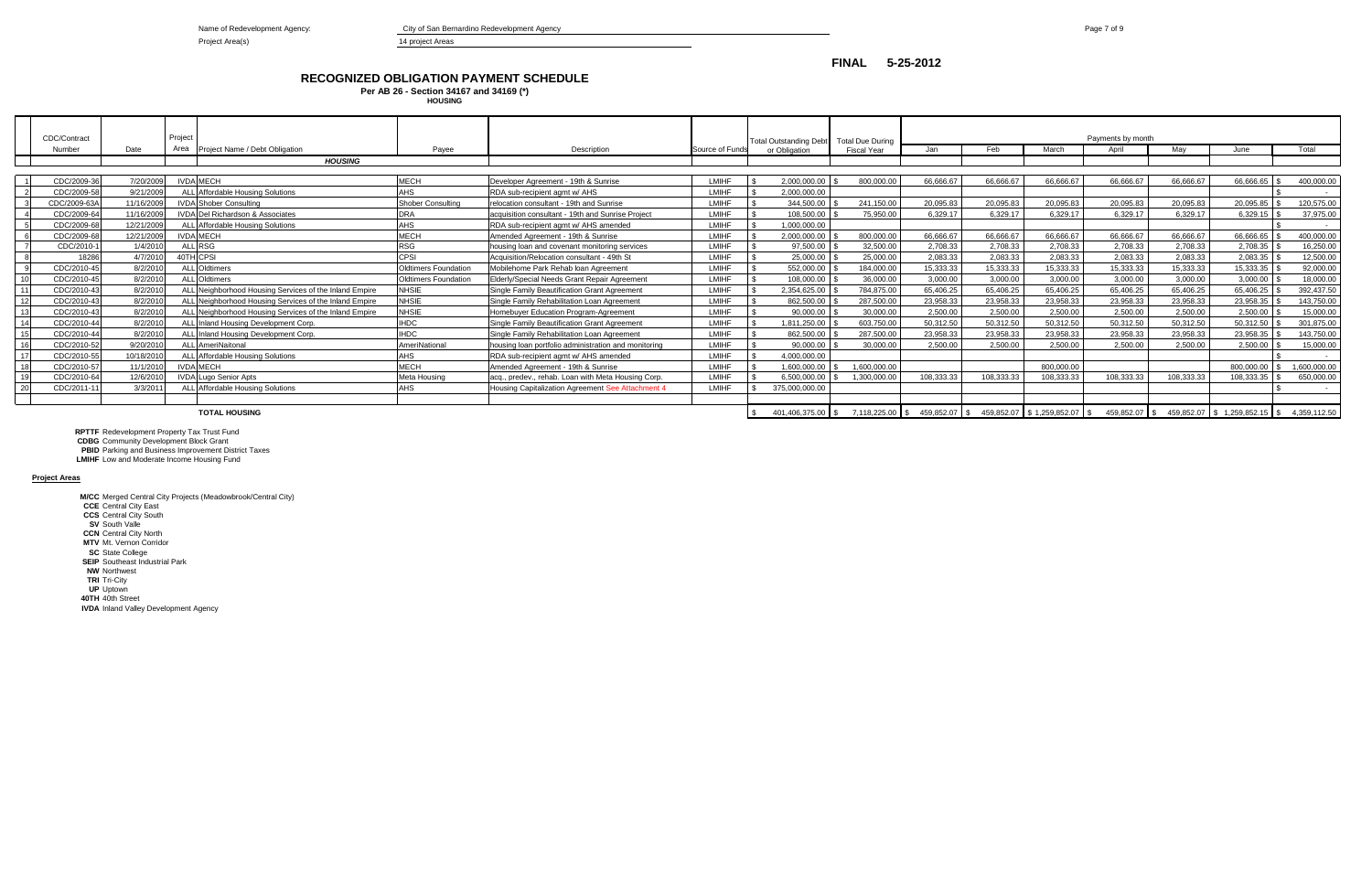Name of Redevelopment Agency: City of San Bernardino Redevelopment Agency **Page 8 opf 9** Page 8 opf 9

Project Area(s) 14 project Areas

### **RECOGNIZED OBLIGATION PAYMENT SCHEDULE**

|                           | CDC/Contract |           |         |                                      |                          |                                       |                 |                               |                         |                   |               |            |            |                                                                                  |            |              |  |
|---------------------------|--------------|-----------|---------|--------------------------------------|--------------------------|---------------------------------------|-----------------|-------------------------------|-------------------------|-------------------|---------------|------------|------------|----------------------------------------------------------------------------------|------------|--------------|--|
|                           |              |           |         |                                      |                          |                                       |                 |                               |                         |                   |               |            |            |                                                                                  |            |              |  |
|                           |              |           | Project |                                      |                          |                                       |                 | <b>Total Outstanding Debt</b> | <b>Total Due During</b> | Payments by month |               |            |            |                                                                                  |            |              |  |
|                           | Number       | Date      | Area    | Project Name / Debt Obligation       | Payee                    | Description                           | Source of Funds | or Obligation                 | Fiscal Year             | Jan               | Feb           | March      | April      | May                                                                              | June       | Total        |  |
| <b>ONGOING OPERATIONS</b> |              |           |         |                                      |                          |                                       |                 |                               |                         |                   |               |            |            |                                                                                  |            |              |  |
|                           | CDC/2011-5   | 7/18/2011 |         | ALL Salarv                           | <b>Employees</b>         | Salarv/benefits                       | <b>RPTTF</b>    | 10,650,464.00                 | 5.325.232.00            | 443.769.33        | 443.769.33    | 443.769.33 | 443.769.33 | 443.769.33                                                                       | 443.769.33 | 2,662,615.98 |  |
|                           | CDC/2011-5   | 7/18/2011 |         | <b>ALL PERS Liability</b>            | <b>PERS</b>              | <b>Retirement Liability</b>           | <b>RPTTF</b>    | 476.297.00                    | 476.297.00              | 39.691.42         | 39.691.42     | 39.691.42  | 39.691.42  | 39.691.42                                                                        | 39.691.42  | 238,148.52   |  |
|                           | CDC/2011-5   | 7/18/2011 |         | ALL Employee Accrual Payouts         | Various emplovees        | Emplovee Accruals, VSL                | <b>RPTTF</b>    | 456.637.00                    | 456.637.00              |                   |               |            |            |                                                                                  | 456.637.00 | 456.637.00   |  |
|                           | CDC/2011-5   | 7/18/2011 |         | ALL Other Post Employment Benefit    | Various employees        | Retiree Benefits per Policy/Proc-CDC  | <b>RPTTF</b>    | 1.158.338.00                  | 814.358.00              | 3.185.00          | 3.185.00      | 3.185.00   | 3.185.00   | 3.185.00                                                                         | 3.185.00   | 19,110.00    |  |
|                           |              |           |         |                                      |                          |                                       |                 |                               |                         |                   |               |            |            |                                                                                  |            |              |  |
|                           | CDC/2011-5   | 7/18/2011 |         | <b>ALL</b> Computer Options          | Computer Options, Inc.   | IT Service Contract. LAN server maint | <b>RPTTF</b>    | 36,000.00                     | 36,000.00               | 6.000.00          | 6.000.00      | 6.000.00   | 6.000.00   | 6.000.00                                                                         | 6.000.00   | 36,000,00    |  |
|                           |              |           |         |                                      |                          |                                       |                 |                               |                         |                   |               |            |            |                                                                                  |            |              |  |
|                           |              |           |         |                                      |                          |                                       |                 |                               |                         |                   |               |            |            |                                                                                  |            |              |  |
|                           | CDC/2011-5   | 7/18/2011 |         | ALL Laserfiche                       | Complt Paperless Solutns | Laserfiche maintenance & Doc supprt   | <b>RPTTF</b>    | 1.870.00                      | 1.870.00                |                   |               |            |            |                                                                                  | 1.870.00   | 1,870.00     |  |
| 10                        | CIVDS110646  | 5/20/2011 |         | ALL Litigation (Peart v. City of SB) | Lewis Brisbois           | Legal Representation for Litigation   | <b>RPTTF</b>    | 25,000.00                     | 25.000.00               | 4.166.66          | 4.166.66      | 4.166.66   | 4.166.66   | 4.166.66                                                                         | 4.166.70   | 25,000.00    |  |
| 11                        |              |           |         |                                      |                          |                                       |                 |                               |                         |                   |               |            |            |                                                                                  |            |              |  |
|                           |              |           |         |                                      |                          |                                       |                 |                               |                         |                   |               |            |            |                                                                                  |            |              |  |
| 12 <sub>1</sub>           |              |           |         |                                      |                          |                                       |                 |                               |                         |                   |               |            |            |                                                                                  |            |              |  |
| 13                        | CDC/2011-5   | 7/18/2011 |         | ALL GIS Licensed Software            | City of San Bernardino   | GIS software maintenance (1/3)        | <b>RPTTF</b>    | 25.433.00                     | 25.433.00               |                   |               |            |            |                                                                                  | 25.433.00  | 25.433.00    |  |
| 14                        | CDC/2011-5   | 7/18/2011 |         | <b>ALL</b> Financial Software        | Springbrook              | Final Pymnt/Annual License Fee        | <b>RPTTF</b>    | 67.600.00                     | 67.600.00               |                   |               |            |            |                                                                                  | 67.600.00  | 67,600.00    |  |
| 15                        | CDC/2011-5   | 7/18/2011 |         | <b>ALL</b> Financial Software        | <b>ICCS</b>              | Former Financial Software License     | <b>RPTTF</b>    | 6,600.00                      | 6,600.00                | 1,100.00          | 1.100.00      | 1.100.00   | 1.100.00   | 1.100.00                                                                         | 1.100.00   | 6,600.00     |  |
| 16                        |              |           |         | <b>ALL Investment Funds</b>          | Citizens Business Bank   | <b>Investment Funds Fee</b>           | <b>RPTTF</b>    | 168,000.00                    | 168,000.00              | 14.000.00         | 14,000.00     | 14.000.00  | 14.000.00  | 14.000.00                                                                        | 14.000.00  | 84.000.00    |  |
| 17                        |              |           |         |                                      |                          |                                       |                 |                               |                         |                   |               |            |            |                                                                                  |            |              |  |
|                           |              |           |         |                                      |                          |                                       |                 |                               |                         |                   |               |            |            |                                                                                  |            |              |  |
|                           |              |           |         |                                      |                          |                                       |                 |                               |                         |                   |               |            |            |                                                                                  |            |              |  |
| 18                        |              |           |         |                                      |                          |                                       |                 |                               |                         |                   |               |            |            |                                                                                  |            |              |  |
| 19                        |              |           |         |                                      |                          |                                       |                 |                               |                         |                   |               |            |            |                                                                                  |            |              |  |
| 20                        |              |           |         |                                      |                          |                                       |                 |                               |                         |                   |               |            |            |                                                                                  |            |              |  |
| 21                        |              |           |         |                                      |                          |                                       |                 |                               |                         |                   |               |            |            |                                                                                  |            |              |  |
| 22                        |              |           |         |                                      |                          |                                       |                 |                               |                         |                   |               |            |            |                                                                                  |            |              |  |
| 23                        |              |           |         |                                      |                          |                                       |                 |                               |                         |                   |               |            |            |                                                                                  |            |              |  |
|                           |              |           |         | TOTAL ONGOING OPERATIONS             |                          |                                       |                 | 13.072.239.00                 | 7,403,027.00 \$         | 511,912.41   \$   | 511,912.41 \$ |            |            | $511,912.41$ \$ $511,912.41$ \$ $511,912.41$ \$ $1,063,452.45$ \$ $3,623,014.50$ |            |              |  |

**Per AB 26 - Section 34167 and 34169 (\*) ONGOING OPERATIONS**

**RPTTF** Redevelopment Property Tax Trust Fund

**CDBG** Community Development Block Grant<br> **CDBG** Community Development Block Grant<br> **PBID** Parking and Business Improvement District Taxes **PBID** Parking and Business Improvement District Taxes

**LMIHF** Low and Moderate Income Housing Fund

#### **Project Areas**

**M/CC** Merged Central City Projects (Meadowbrook/Central City)

**CCE** Central City East

**CCS** Central City South

**SV** South Valle

**CCN** Central City North

**MTV** Mt. Vernon Corridor **SC** State College

**SEIP** Southeast Industrial Park

**NW** Northwest

**TRI** Tri-City

**UP** Uptown

**40TH** 40th Street

**IVDA** Inland Valley Development Agency

**DRAFT 5-25-2012**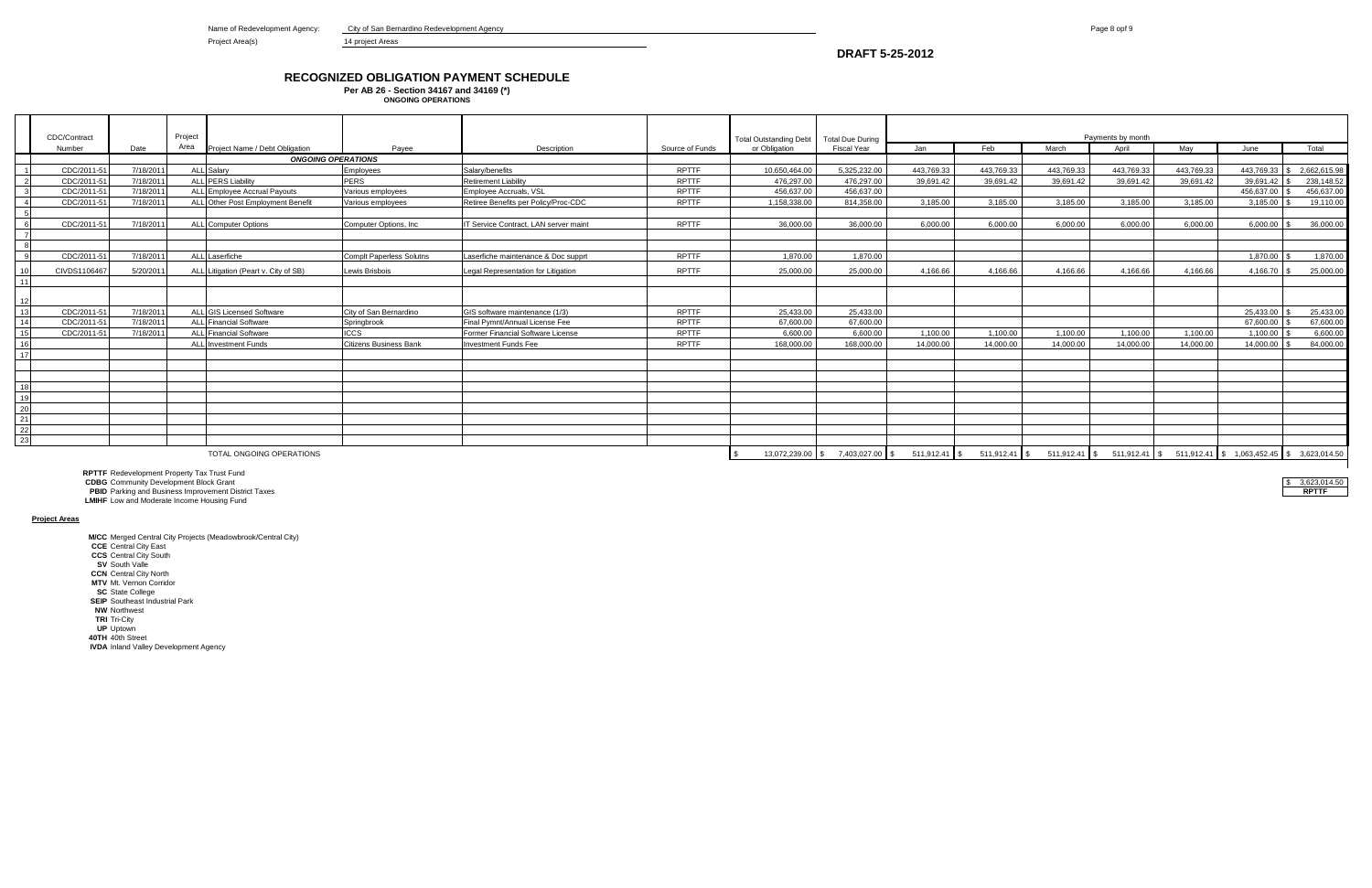Name of Redevelopment Agency: Page 9 of 9

Project Area(s)

**Per AB 26 - Section 34167 and 34169 (\*)**

|                                                                                     | CDC/Contract |      | Project |                                     |       |             |                                                            |                          | Payments by month        |                           |        |                      |                           |                                    |  |
|-------------------------------------------------------------------------------------|--------------|------|---------|-------------------------------------|-------|-------------|------------------------------------------------------------|--------------------------|--------------------------|---------------------------|--------|----------------------|---------------------------|------------------------------------|--|
|                                                                                     | Number       | Date |         | Area Project Name / Debt Obligation | Payee | Description | Total Outstanding   Total Due During<br>Debt or Obligation | <b>Fiscal Year</b>       | January                  | February                  | March  | April                | May                       | Total                              |  |
|                                                                                     |              |      |         |                                     |       |             |                                                            |                          |                          |                           |        |                      |                           |                                    |  |
| $\left( \begin{array}{c} -1 \end{array} \right)$                                    |              |      |         |                                     |       |             |                                                            |                          |                          |                           |        |                      |                           | $\mathfrak{L}$<br>$\sim$           |  |
| 2)                                                                                  |              |      |         |                                     |       |             |                                                            |                          |                          |                           |        |                      |                           | $\mathfrak{S}$<br>$\sim$           |  |
| 3)                                                                                  |              |      |         |                                     |       |             |                                                            |                          |                          |                           |        |                      |                           | $\sqrt{3}$<br>$\sim$               |  |
| 4)                                                                                  |              |      |         |                                     |       |             |                                                            |                          |                          |                           |        |                      |                           | $\sqrt{3}$<br>$\sim$               |  |
| 5)                                                                                  |              |      |         |                                     |       |             |                                                            |                          |                          |                           |        |                      |                           | $\mathbf{s}$<br>$\sim$             |  |
| 6)<br>$\overline{7}$                                                                |              |      |         |                                     |       |             |                                                            |                          |                          |                           |        |                      |                           | $\sqrt{3}$<br>$\sim$               |  |
| 8)                                                                                  |              |      |         |                                     |       |             |                                                            |                          |                          |                           |        |                      |                           | $\sqrt{3}$<br>$\sim$<br>$\sqrt{3}$ |  |
| 9)                                                                                  |              |      |         |                                     |       |             |                                                            |                          |                          |                           |        |                      |                           | $\sim$<br>$\sqrt{3}$<br>$\sim$     |  |
| 10)                                                                                 |              |      |         |                                     |       |             |                                                            |                          |                          |                           |        |                      |                           | $\sqrt{3}$<br>$\sim$ $-$           |  |
| 11)                                                                                 |              |      |         |                                     |       |             |                                                            |                          |                          |                           |        |                      |                           | $\mathfrak{s}$<br>$\sim$           |  |
| 12)                                                                                 |              |      |         |                                     |       |             |                                                            |                          |                          |                           |        |                      |                           | $\sqrt{3}$<br>$\sim$               |  |
| $\overline{13)}$                                                                    |              |      |         |                                     |       |             |                                                            |                          |                          |                           |        |                      |                           | $\sqrt{3}$<br>$\sim$               |  |
| (14)                                                                                |              |      |         |                                     |       |             |                                                            |                          |                          |                           |        |                      |                           | $\sqrt{3}$<br>$\sim$               |  |
| $\overline{15)}$                                                                    |              |      |         |                                     |       |             |                                                            |                          |                          |                           |        |                      |                           | $\sqrt{3}$<br>$\sim$               |  |
| 16)                                                                                 |              |      |         |                                     |       |             |                                                            |                          |                          |                           |        |                      |                           | $\mathfrak{s}$<br>$\sim$           |  |
| $\overline{17)}$                                                                    |              |      |         |                                     |       |             |                                                            |                          |                          |                           |        |                      |                           | $\mathbf{s}$<br>$\sim$             |  |
| $\begin{array}{r} 18) \\ 19) \\ 20) \\ 21) \\ 22) \\ 23) \\ 24) \\ 25) \end{array}$ |              |      |         |                                     |       |             |                                                            |                          |                          |                           |        |                      |                           | $\sqrt{3}$<br>$\sim$               |  |
|                                                                                     |              |      |         |                                     |       |             |                                                            |                          |                          |                           |        |                      |                           | $\sqrt{3}$<br>$\sim$ $-$           |  |
|                                                                                     |              |      |         |                                     |       |             |                                                            |                          |                          |                           |        |                      |                           | $\sqrt{3}$<br>$\sim$               |  |
|                                                                                     |              |      |         |                                     |       |             |                                                            |                          |                          |                           |        |                      |                           | $\sqrt{3}$<br>$\sim$ $-$           |  |
|                                                                                     |              |      |         |                                     |       |             |                                                            |                          |                          |                           |        |                      |                           | $\mathfrak{s}$<br>$\sim$ $-$       |  |
|                                                                                     |              |      |         |                                     |       |             |                                                            |                          |                          |                           |        |                      |                           | $\sqrt{3}$<br>$\sim$               |  |
|                                                                                     |              |      |         |                                     |       |             |                                                            |                          |                          |                           |        |                      |                           | $\sqrt{3}$<br>$\sim$               |  |
|                                                                                     |              |      |         |                                     |       |             |                                                            |                          |                          |                           |        |                      |                           | $\sqrt[6]{3}$<br>$\sim$            |  |
| (26)                                                                                |              |      |         |                                     |       |             |                                                            |                          |                          |                           |        |                      |                           | $\sqrt{3}$<br>$\sim$               |  |
| (27)<br>(28)                                                                        |              |      |         |                                     |       |             |                                                            |                          |                          |                           |        |                      |                           | $\sqrt{3}$<br>$\sim$ $-$           |  |
|                                                                                     |              |      |         |                                     |       |             |                                                            |                          |                          |                           |        |                      |                           | $\sqrt{3}$<br>$\sim$ $-$           |  |
|                                                                                     |              |      |         | <b>Totals - Other Obligations</b>   |       |             | $\sqrt{2}$<br>$\sim$                                       | $\sqrt{ }$<br>$\sim$ $-$ | $\sqrt{ }$<br>$\sim$ $-$ | $\sqrt{ }$<br>$ \sqrt{ }$ | $\sim$ | $\sqrt{ }$<br>$\sim$ | $ \vert$ \$<br>$\sqrt{ }$ | $\sim$                             |  |
|                                                                                     |              |      |         |                                     |       |             |                                                            |                          |                          |                           |        |                      |                           |                                    |  |

**RPTTF** Redevelopment Property Tax Trust Fund

# **OTHER OBLIGATION PAYMENT SCHEDULE** DRAFT

**CDBG** Community Development Block Grant

**LMIHF** Low and Moderate Income Housing Fund

#### **Project Areas**

**M/CC** Merged Central City Projects (Meadowbrook/Central City) **CCE** Central City East **CCS** Central City South **SV** South Valle **CCN** Central City North **MTV** Mt. Vernon Corridor **SC** State College **SEIP** Southeast Industrial Park **NW** Northwest **TRI** Tri-City **UP** Uptown

**40TH** 40th Street

**IVDA** Inland Valley Development Agency

**PBID** Parking and Business Improvement District Taxes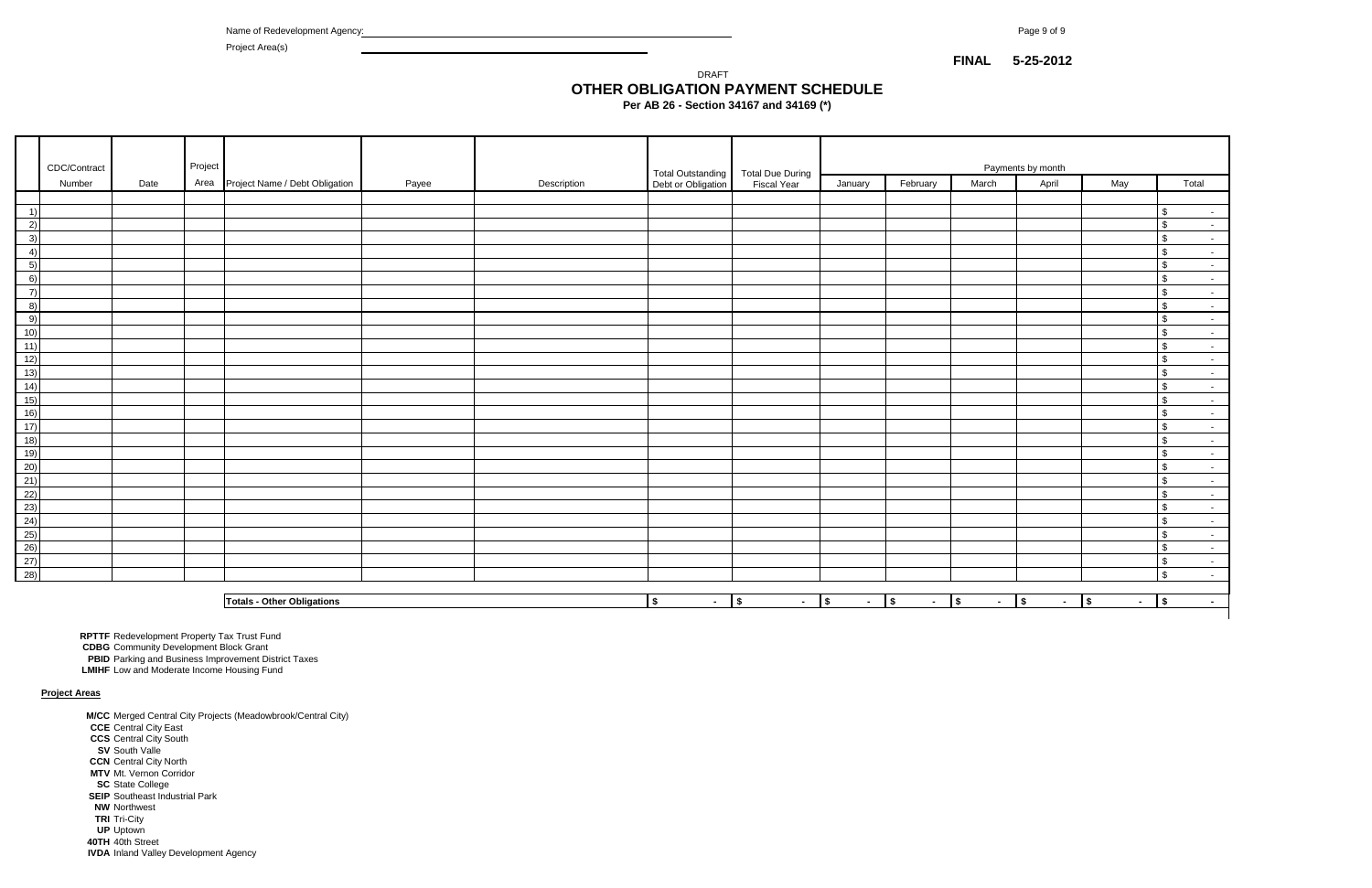#### **CITY OF SAN BERNARDINO REDEVELOPMENT AGENCY**

| <b>Taxing Agency</b>                        | <b>State College</b> | CC North |                 | Uptown              | <b>CC West</b> | Northwest         | Mt. Vernon        | SEIP              | South Valle       | Tri City      |      | Fortieth St | <b>TOTALS</b> |              |
|---------------------------------------------|----------------------|----------|-----------------|---------------------|----------------|-------------------|-------------------|-------------------|-------------------|---------------|------|-------------|---------------|--------------|
|                                             |                      |          |                 |                     |                |                   |                   |                   |                   |               |      |             |               |              |
| San Bernardino County General Fund          | 41,808.58 \$         |          | 2.148.88 \$     | 332,740.08 negative |                | 631.775.92 \$     | 75,651.81 \$      | 23.132.81 \$      | 4,986.75 \$       | 41,961.00     |      | 42.472.71   |               | 1,196,678.54 |
| San Bernardino County Flood Control         | 7.934.79 \$          |          | 407.84 \$       | 47,835.19 negative  |                | 130,698.88 \$     | 14,357.83 \$      | 4.390.34 \$       | $946.43 \quad$ \$ | 7,963.71      |      | 8,060.83    |               | 222,595.84   |
| SB County Superintendent of Schools         | 1,682.57 \$          |          | 86.48 \$        | 265.74              | negative       | 1,831.04 \$       | 110,201.58 \$     | 930.96 \$         | 200.69 \$         | 1,688.70      |      | 1,709.29    |               | 118,597.05   |
| San Bernardino Community College            | 14.711.22 \$         |          | 756.13 \$       | 2,323.43            | negative       | 16,009.35 \$      | 26.619.65 \$      | 8,139.76 \$       | 1.754.69 \$       | 14,764.85     |      | 14.944.90   |               | 100.023.98   |
| San Bernardino City Unified School District | 102,656.25 \$        |          | $5,276.35$ \$   | 16,213.13 negative  |                | 111,714.80 \$     | 227,055.48 \$     | 56,800.01 \$      | 12.244.40 \$      | 103,030.49    |      | 104,286.95  |               | 739.277.86   |
| Rialto Unified School District              |                      |          |                 |                     |                |                   | 682.00            |                   |                   |               |      |             |               | 682.00       |
| Redlands Unified School District            |                      |          |                 |                     |                |                   |                   |                   |                   | 1,559.40      |      |             |               | 1,559.40     |
| <b>Colton Unified School District</b>       |                      |          |                 |                     |                |                   | 162.00            |                   |                   |               |      |             |               | 162.00       |
| Inland Empire West Res Cons District        | 4.62 \$              |          | $0.24 \quad$ \$ | 0.73                | negative       | 5.02 <sub>5</sub> | 8.36 <sub>5</sub> | 2.56 <sub>5</sub> | 0.55 <sub>5</sub> |               | 4.63 | 4.69        |               | 31.40        |
| San Bernardino Valley Municipal Water D     | $8.375.62 \quad$ \$  |          | 430.49 \$       | 1.322.81            | negative       | $9.114.70$ \$     | 16,635.53 \$      | $4.634.26$ \$     | 999.00 \$         | 55,810.51     |      | 8,508.67    |               | 105,831.59   |
| <b>TOTALS</b>                               | 177.173.65 \$        |          | 9.106.41 S      | 400,701.11 negative |                | 901.149.71 \$     | 471.374.24 \$     | 98.030.70 \$      | 21.132.51 \$      | 226.783.29 \$ |      | 179.988.04  |               | 2,485,439.66 |

This includes almost two years pass through amounts as the only pass throughs  $\zeta$  2,485,439.66

paid in FY 2010/11 were those held by the County for the Northwest

and the Uptown Project Areas for the County and the Flood Control District.

The Agency is still responsible for paying the remainder of FY 2010/11 and then the pass throughs for FY 2011/12.

#### **ATTACHMENT 1 - PASS THROUGHS**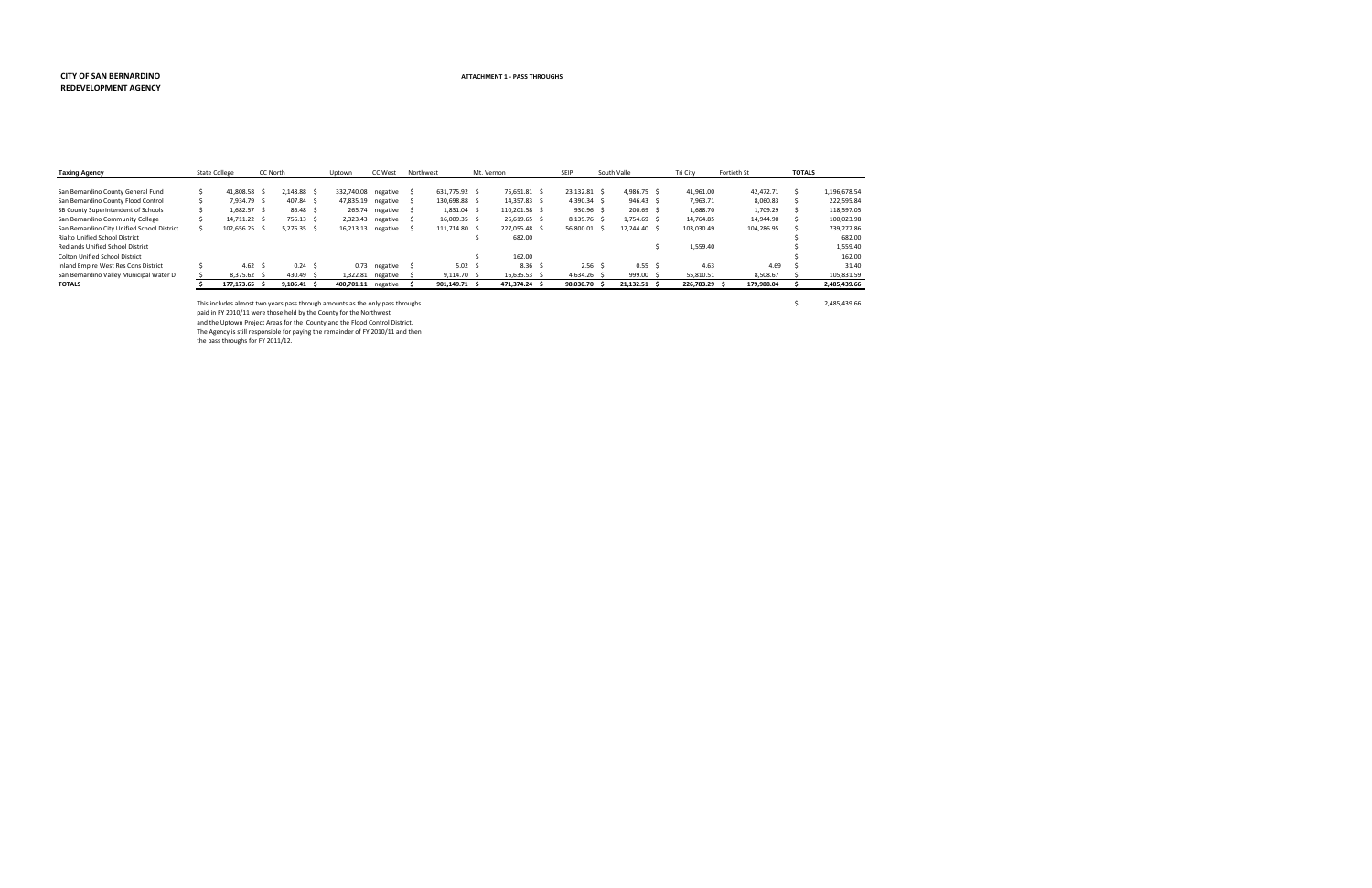| PO#         |                   | <b>Name</b>                | <b>Description</b>                          | <b>Source of Funds</b>   | <b>Amount</b> |                  |
|-------------|-------------------|----------------------------|---------------------------------------------|--------------------------|---------------|------------------|
| <b>RDA</b>  |                   |                            |                                             |                          |               |                  |
|             |                   | 19098 Dameron Comm.        | <b>Public Outreach</b>                      | <b>RPTTF</b>             | \$25,000      |                  |
|             |                   | 19105 Ludwig Engr          | lot line adjustment                         | <b>RPTTF</b>             | \$13,600      |                  |
|             |                   | 19134 Ludwig Engr          | survey and research access to               | <b>Bond Proceeds</b>     | \$5,000       |                  |
|             | 19169 AECOM       |                            | on-going Urban Design                       | <b>Bond Proceeds</b>     | \$11,087      |                  |
|             | 19193 Vanir       |                            | constructability review                     | <b>Bond Proceeds</b>     | \$11,335      |                  |
|             |                   | 19204 James David Oldman   | sign marketing study                        | <b>Bond Proceeds</b>     | \$20,250      |                  |
|             | 19206 Quiel Bros. |                            | sign location study                         | <b>Bond Proceeds</b>     | \$13,252      |                  |
|             |                   | 19258 Design West          | electrical plans for off-site of            | <b>Bond Proceeds</b>     | \$24,620      |                  |
|             |                   | 19266 Basic Backflow       | Prop Maintenance                            | <b>RPTTF</b>             | \$4,500       |                  |
|             |                   | 19276 Doyle Wheat          | <b>Theater Maintenance</b>                  | <b>RPTTF</b>             | \$13,030      |                  |
|             |                   | 19291 Tierra West Advisors | Hsg, RDA Svcs                               | <b>LMHF</b>              | \$15,000      |                  |
|             |                   | 19310 Desmond and Louis    | Adv Support/OBD                             | <b>RPTTF</b>             | \$12,300      |                  |
|             | 19312 MVR         |                            | <b>Grant Coordination</b>                   | <b>RPTTF</b>             | \$21,000      |                  |
|             | 19313 MVR         |                            | iphone app maint                            | <b>RPTTF</b>             | \$5,000       |                  |
|             |                   | 19324 Computer Options     | <b>IT Support</b>                           | <b>RPTTF</b>             | \$24,000      |                  |
|             | 19327 ARC         |                            | printing for Th Sq                          | <b>Bond Proceeds</b>     | \$5,000       |                  |
|             | 19341 Goddard's   |                            | Prop Maint                                  | <b>RPTTF</b>             | \$1,000       |                  |
|             |                   | 19413 Gladwell Gov Svcs    | Doc Retention Prog                          | Admin                    | \$11,000      |                  |
|             |                   |                            |                                             |                          |               | \$235,974        |
| <b>CATV</b> |                   |                            |                                             |                          |               |                  |
|             |                   | 19214 Jacqueline Martinez  | Host                                        | Restricted PEG 1%        | \$23,656      |                  |
|             | 19272 Edgewise    |                            | <b>Supplies</b>                             | <b>Restricted PEG 1%</b> | \$4,606       |                  |
|             |                   | 19292 Jimi Jimenez         | Prod/Content                                | <b>Restricted PEG 1%</b> | \$17,278      |                  |
|             |                   | 19304 James Trotter        | Content                                     | <b>Restricted PEG 1%</b> | \$16,300      |                  |
|             |                   | 19326 Daniel Zarate        | host                                        | <b>Restricted PEG 1%</b> | \$23,017      |                  |
|             |                   | 19345 Alejandro Villanueva | <b>HS Profiles</b>                          | <b>Restricted PEG 1%</b> | \$10,475      |                  |
|             |                   | 19348 CQ Productions       | Content/IE Explorer                         | <b>Restricted PEG 1%</b> | \$2,400       |                  |
|             | 19356 Atomicity   |                            | Content                                     | Restricted PEG 1%        | \$18,051      |                  |
|             | 19359 Atomicity   |                            | Content/Game Time                           | <b>Restricted PEG 1%</b> | \$12,975      |                  |
|             |                   | 19360 Jasmine George       | Host                                        | <b>Restricted PEG 1%</b> | \$23,275      |                  |
|             | 19369 Lory Ryder  |                            | Content                                     | <b>Restricted PEG 1%</b> | \$18,000      |                  |
|             |                   | 19386 Jody Jackson         | Prod/Content                                | <b>Restricted PEG 1%</b> | \$24,550      |                  |
|             |                   | 19387 Mark Hartley         | Host                                        | Restricted PEG 1%        | \$24,550      |                  |
|             |                   |                            |                                             |                          |               | \$219,133        |
|             |                   |                            |                                             |                          |               |                  |
|             |                   |                            | RPTTF Redevelopment Property Tax Trust Fund |                          |               | \$<br>118,830.00 |

# **ATTACHMENT 2 - PURCHASE ORDERS**